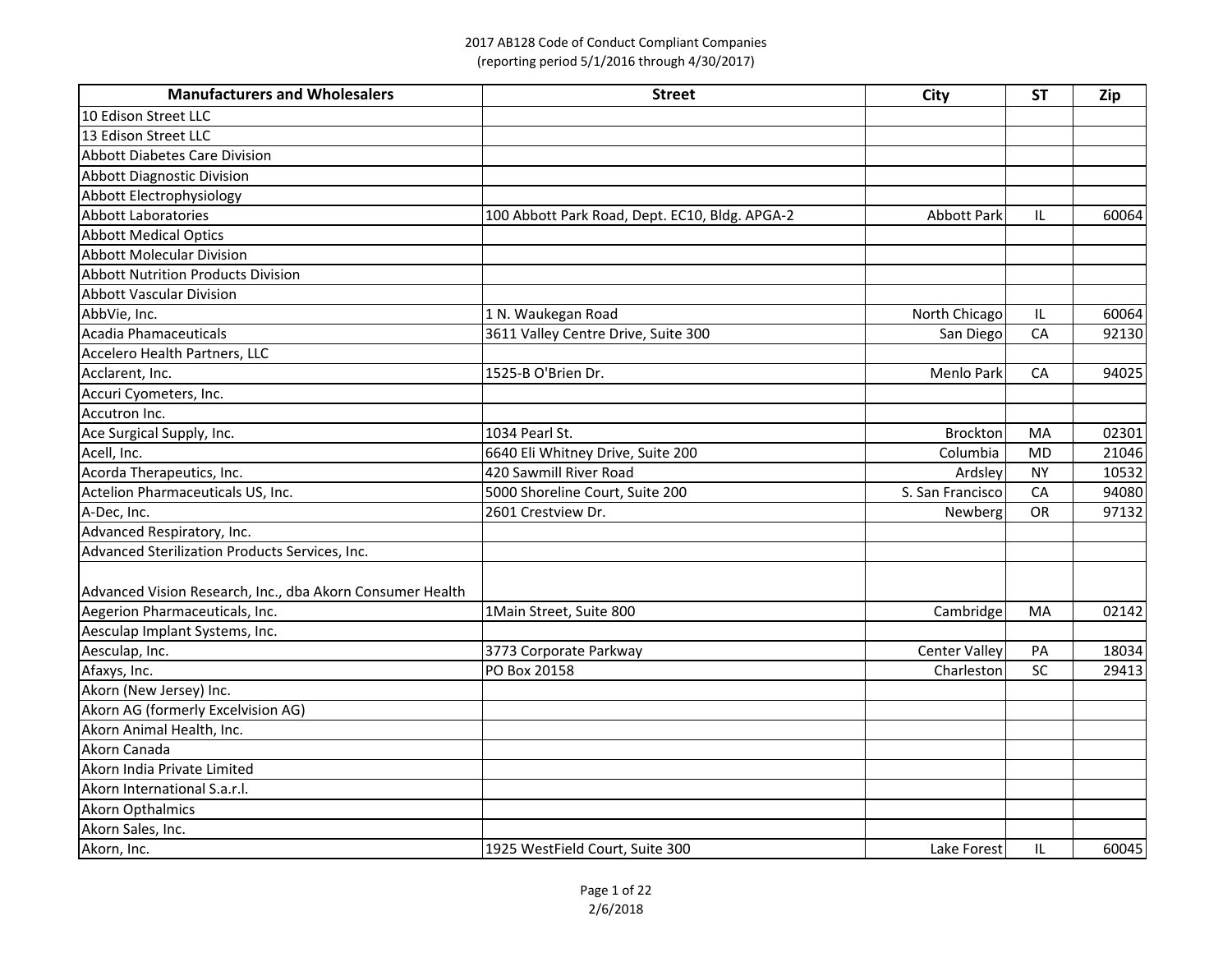| Akorn-Strides, LLC                                    |                                           |                      |           |       |
|-------------------------------------------------------|-------------------------------------------|----------------------|-----------|-------|
| Akrimax Pharmaceuticals, LLC                          | 11 Commerce Drive, 1st Floor              | Cranford             | <b>NJ</b> | 07016 |
| Alamo Pharma Services, Inc.                           |                                           |                      |           |       |
| Alcon Laboratories, Inc.                              | 6201 South Freeway                        | Fort Worth           | <b>TX</b> | 76134 |
| Alimera Sciences, Inc.                                | 6120 Windward Parkway, Suite 290          | Alpharetta           | GA        | 30005 |
| Alkermes, Inc.                                        | 852 Winter Street                         | Waltham              | MA        | 02451 |
| Allen Medical Systems, Inc.                           | 825 Winter                                | Waltham              | MA        | 02461 |
| Allergan, PLC                                         | 400 Interpace Parkway                     | Parsippany           | NJ        | 07054 |
| <b>Allermed Laboratories</b>                          |                                           |                      |           |       |
| Alliqua BioMedical, Inc.                              | 2150 Cabot Blvd, West Suite B             | Langhorne            | PA        | 19047 |
| Alverix, Inc.                                         |                                           |                      |           |       |
| AMAG Pharmaceuticals, Inc.                            | 1100 Winter Street                        | Waltham              | MA        | 02451 |
| Amarin Pharma, Inc.                                   |                                           |                      |           |       |
| <b>AMATECH Corporation</b>                            |                                           |                      |           |       |
| Amedra Pharmaceuticals LLC                            |                                           |                      |           |       |
| AMEI Technologies, Inc.                               | 3451 Plano Parkway                        | Lewisville           | <b>TX</b> | 75056 |
| American Medical Systems, LLC                         |                                           |                      |           |       |
| Amerisource Health Services Corp (dba American Health |                                           |                      |           |       |
| Packaging)                                            | 2550 John Glenn Ave, Suite A              | Columbus             | OH        | 43217 |
| AmerisourceBergan (formerly Bellco Drug Corp.)        | 5500 New Horizons Blvd.                   | N Amityville         | <b>NY</b> | 11701 |
| AmerisourceBergan Corporation                         | 1325 West Striker Ave.                    | Sacramento           | <b>CA</b> | 95834 |
| AmerisourceBergan Corporation                         | 5100 Jaindl Blvd.                         | Bethlehem            | PA        | 43137 |
| AmerisourceBergan Drug Corporation                    | 1851 California Ave.                      | Corona               | CA        | 92881 |
| AmerisourceBergen Corporation                         | 1300 Morris Drive                         | Chesterbrook         | PA        | 19087 |
| AmerisourceBergen Drug Corporation                    | 1765 Fremont Drive                        | Salt Lake City       | UT        | 84104 |
| AmerisourceBergen Drug Corporation                    | 1825 S 43rd Avenue, Suite B               | Phoenix              | <b>AZ</b> | 95009 |
| AmerisourceBergen Drug Corporation                    | 6305 LaSalle Drive                        | Lockbourne           | OH        | 43137 |
| Amgen, Inc.                                           | 1 Amgen Center Drive                      | <b>Thousand Oaks</b> | CA        | 91320 |
| Amgen, USA                                            |                                           |                      |           |       |
| Amphastar Pharmaceuticals, Inc.                       | 11570 Sixth St.                           | Rancho Cucamnga      | CA        | 91730 |
| AMS Sales, LLC                                        |                                           |                      |           |       |
| Anacor Pharmaceuticals, Inc.                          |                                           |                      |           |       |
| <b>Animas Corporation</b>                             |                                           |                      |           |       |
| Apollo Endosurgery, Inc.                              | 1120 S Capital of TX Hwy, Bldg 1, ste 300 | Austin               | <b>TX</b> | 78746 |
| ApoPharma USA Inc.                                    | 2400 N. Commerce Parkway                  | Weston               | FL.       | 33326 |
| Applied Medical Distribution Corporation              | 22872 Avenida Empress                     | ncho Santa Margarita | CA        | 92688 |
| Applied Medical Resources Corporation                 | 22872 Avenida Empress                     | ncho Santa Margarita | CA        | 92688 |
| Apria Healthcare, Inc                                 | 26220 Enterprise Court                    | Lake Forest          | CA        | 92630 |
| Aqua Pharmaceuticals                                  | 707 Eagleview Blvd, Suite 200             | Exton                | PA        | 19341 |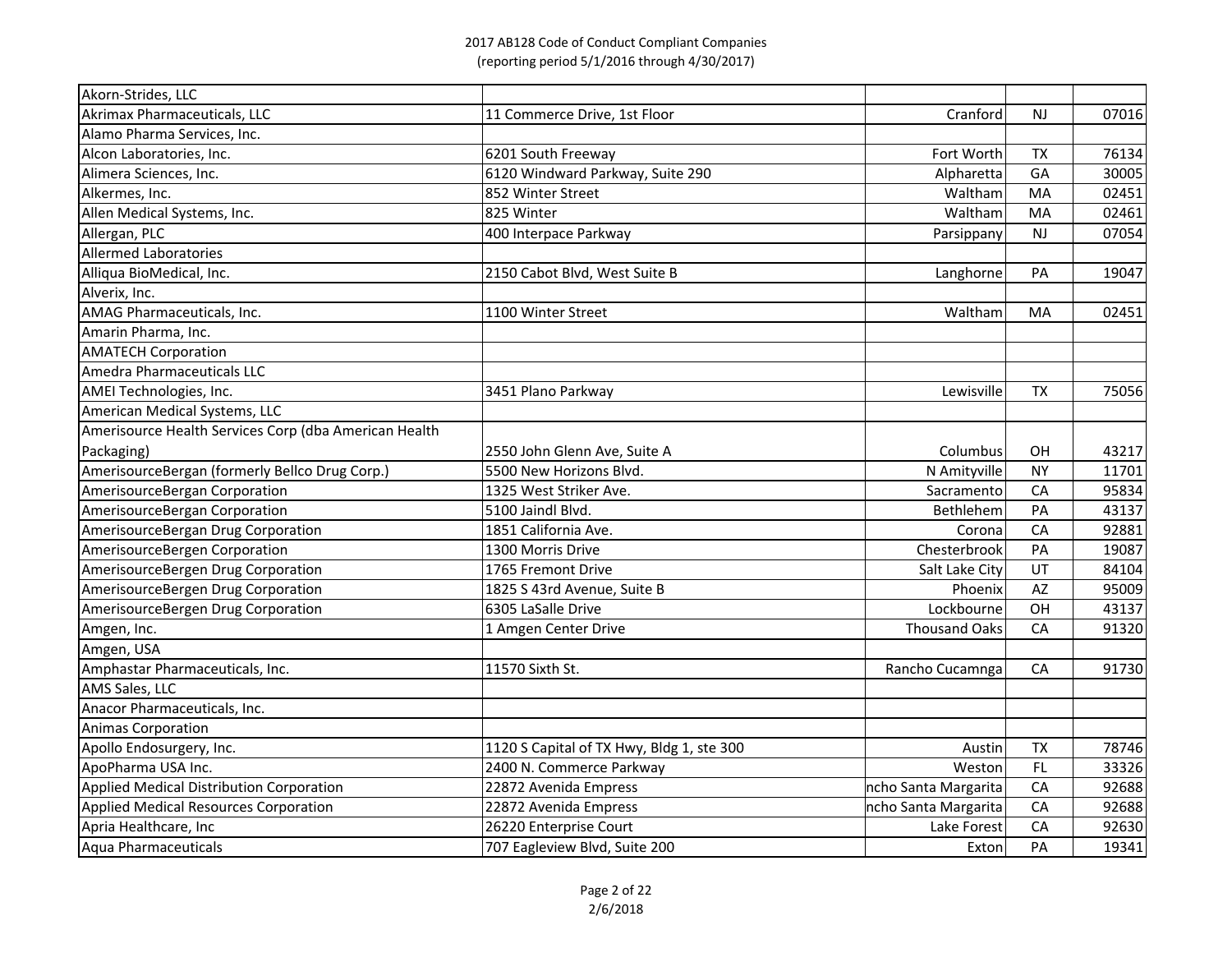| Aralez Pharmaceuticals R&D, Inc.       |                                            |                    |           |       |
|----------------------------------------|--------------------------------------------|--------------------|-----------|-------|
| Aralez Pharmaceuticals US, Inc.        | (US Headquarters) 400 Alexander Park Drive | Princeton          | <b>NJ</b> | 08540 |
| Arbor Pharmaceuticals, LLC             | 6 Concourse Parkway, Suite 1800            | Atlantal           | GA        | 30328 |
| Ariad Pharmaceuticals, Inc.            |                                            |                    |           |       |
| Aribex, Inc.                           | 1717 West Collins Avenue                   | Orange             | CA        | 92867 |
| <b>ARKRAY AMERICA, INC</b>             | 5298 W. 76th Street                        | Minneapolis        | MN        | 55439 |
| <b>ARKRAY FACTORY USA, INC</b>         |                                            |                    |           |       |
| <b>ARKRAY USA, INC</b>                 |                                            |                    |           |       |
| Armstrong Pharmaceuticals, Inc.        |                                            |                    |           |       |
| Arthrex, Inc.                          | 1370 Creekside Blvd                        | <b>Naples</b>      | FL.       | 34108 |
| <b>Ascend Therapeutics, US LLC</b>     | 607 Herndon Parkway, Suite 110             | Herndon            | VA        | 20170 |
| Ascension Orthopedics, Inc.            |                                            |                    |           |       |
| ASD Specialty Healthcare, Inc.         | 1195 Trademark Dr, 102A                    | Reno               | <b>NV</b> | 89521 |
| ASD Specialty Healthcare, Inc.         | 345 International Boulvard, Suite 400      | <b>Brooks</b>      | KY        | 40109 |
| Aspen Surgical Products Holdings, Inc. |                                            |                    |           |       |
| Aspen Surgical Products, Inc.          |                                            |                    |           |       |
| Astellas Pharma US, Inc.               | One Astellas Way                           | Northbrook         | IL        | 60062 |
| Asthmatx, Inc.                         |                                            |                    |           |       |
| Astora Women's Health                  | 13200 Pioneer Train, Suite 100             | <b>Eden Praire</b> | <b>MN</b> | 55347 |
| AstraZenca LP                          | 1800 Concord Pike                          | Wilmington         | DE        | 19850 |
| AstraZenca Pharmaceuticals LP          | 1800 Concord Pike                          | Wilmington         | DE        | 19850 |
| Astute Medical, Inc.                   | 3550 General Atomics Court, Bldg. 2        | San Diego          | CA        | 92121 |
| Atos Medical, Inc.                     | 11390 W Theodore Trecker Way               | <b>West Allis</b>  | WI        | 53214 |
| AtriCure Europe B.V., Inc.             |                                            |                    |           |       |
| AtriCure Germany GmbH.                 |                                            |                    |           |       |
| AtriCure Hong Kong Limited, Inc.       |                                            |                    |           |       |
| <b>AtriCure LLC</b>                    |                                            |                    |           |       |
| AtriCure Spain S.L.                    |                                            |                    |           |       |
| AtriCure, Inc.                         | 7555 Innovation Way                        | Mason              | OH        | 45040 |
| Audrey Enterprise, LLC                 |                                            |                    |           |       |
| Augmenix                               | 204 Second Ave., lower level               | Waltham            | MA        | 02451 |
| <b>Avanir Pharmaceuticals</b>          | 30 Enterprise, Suite 400                   | Aliso Viejo        | CA        | 92656 |
| Avid Radiopharmaceuticals, Inc.        |                                            |                    |           |       |
| <b>B&amp;B Pharmaceuticals, Inc.</b>   | 8591 Prairie Train Drive Ste C-60-         | Emg;ewppd          | CO        | 80112 |
| B. Braun Interventional Systems, Inc.  | 824 Twelfth Avenue                         | Bethlehem          | PA        | 18018 |
| B. Braun Medical, Inc.                 | 824 Twelfth Avenue                         | Bethlehem          | PA        | 18018 |
| Bard Access Systems, Inc.              |                                            |                    |           |       |
| <b>Bard EP</b>                         |                                            |                    |           |       |
| <b>Bard Medical Division</b>           |                                            |                    |           |       |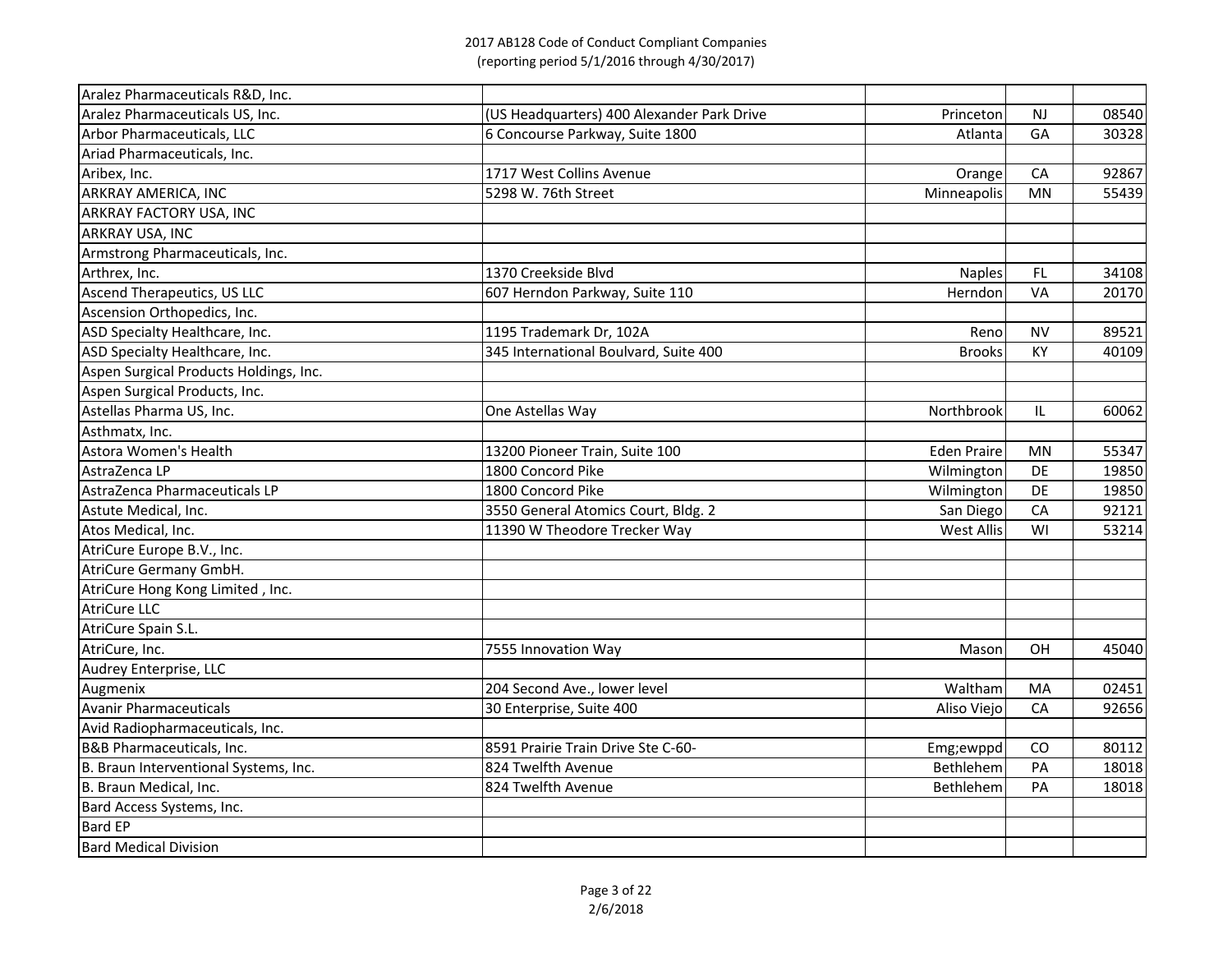| Bard Peripheral Vascular, Inc.                            |                                  |                   |           |       |
|-----------------------------------------------------------|----------------------------------|-------------------|-----------|-------|
| Baxalta US, Inc.                                          |                                  |                   |           |       |
| <b>Baxter Healthcare Corporation</b>                      | One Baxter Parkway               | Deerfield         | IL        | 60015 |
| <b>Bayer Consumer Heath Division</b>                      |                                  |                   |           |       |
| Bayer Crop Science, Animal Health Business                |                                  |                   |           |       |
|                                                           |                                  |                   |           |       |
| Bayer HealthCare Pharmaceuticals, Dermatological Business |                                  |                   |           |       |
| Bayer Healthcare Pharmaceuticals, Inc.                    |                                  |                   |           |       |
| Bayer Healthcare Pharmaceuticals, Radiology Business      |                                  |                   |           |       |
| Bayer US, LLC                                             | 100 Bayer Boulevard              | Whippany          | <b>NJ</b> | 07981 |
| <b>BD Biosciences Sys &amp; Reagents, Inc.</b>            |                                  |                   |           |       |
| BD Infusion Therapy Systems, Inc.                         |                                  |                   |           |       |
| Beckman Coulter, Inc.                                     | 250 S. Kraemer Boulevard         | <b>Brea</b>       | CA        | 92821 |
| Becton Dickinson and Company and subsidiaries             | 1 Becton Drive                   | Franklin Lakes    | <b>NJ</b> | 07417 |
| <b>Bio Cincinnati</b>                                     | 7167 E. Kemper Road              | Cincinnati        | OH        | 45249 |
| Biocomp Pharma, Inc.                                      |                                  |                   |           |       |
| Biocompatibles, Inc.                                      | 300 Barr Harbor Drive, Suite 810 | West Conshohocken | PA        | 19428 |
| Biogen, Inc.                                              | 225 Binney St.                   | Cambridge         | MA        | 01242 |
| BioMarin Pharmaceutical, Inc.                             | 105 Digital Drive                | Novato            | CA        | 94949 |
| BioMedical Enterprises, Inc.                              |                                  |                   |           |       |
| Biomet 3i, LLC                                            |                                  |                   |           |       |
| Biomet Biologics, LLC                                     |                                  |                   |           |       |
| Biomet CV Holdings, LLC                                   |                                  |                   |           |       |
| Biomet Europe Holdings, LLC                               |                                  |                   |           |       |
| Biomet Europe Ltd.                                        |                                  |                   |           |       |
| Biomet Fair Lawn LLC                                      |                                  |                   |           |       |
| <b>Biomet Finance US, LLC</b>                             |                                  |                   |           |       |
| Biomet Florida Services, LLC                              |                                  |                   |           |       |
| Biomet Holdings US Inc.                                   |                                  |                   |           |       |
| Biomet International Ltd.                                 |                                  |                   |           |       |
| Biomet Leasing, Inc.                                      |                                  |                   |           |       |
| <b>Biomet Manufacturing, LLC</b>                          |                                  |                   |           |       |
| <b>Biomet Orthopedics, LLC</b>                            |                                  |                   |           |       |
| Biomet Spine, LLC                                         |                                  |                   |           |       |
| Biomet Sports Medicine, LLC dba Biomet Sports Medicine    |                                  |                   |           |       |
| Limited Liability Co. (Forced)                            |                                  |                   |           |       |
| Biomet Trauma, LLC                                        |                                  |                   |           |       |
| Biomet U.S. Reconstruction, LLC                           |                                  |                   |           |       |
| Biomet US Inc.                                            |                                  |                   |           |       |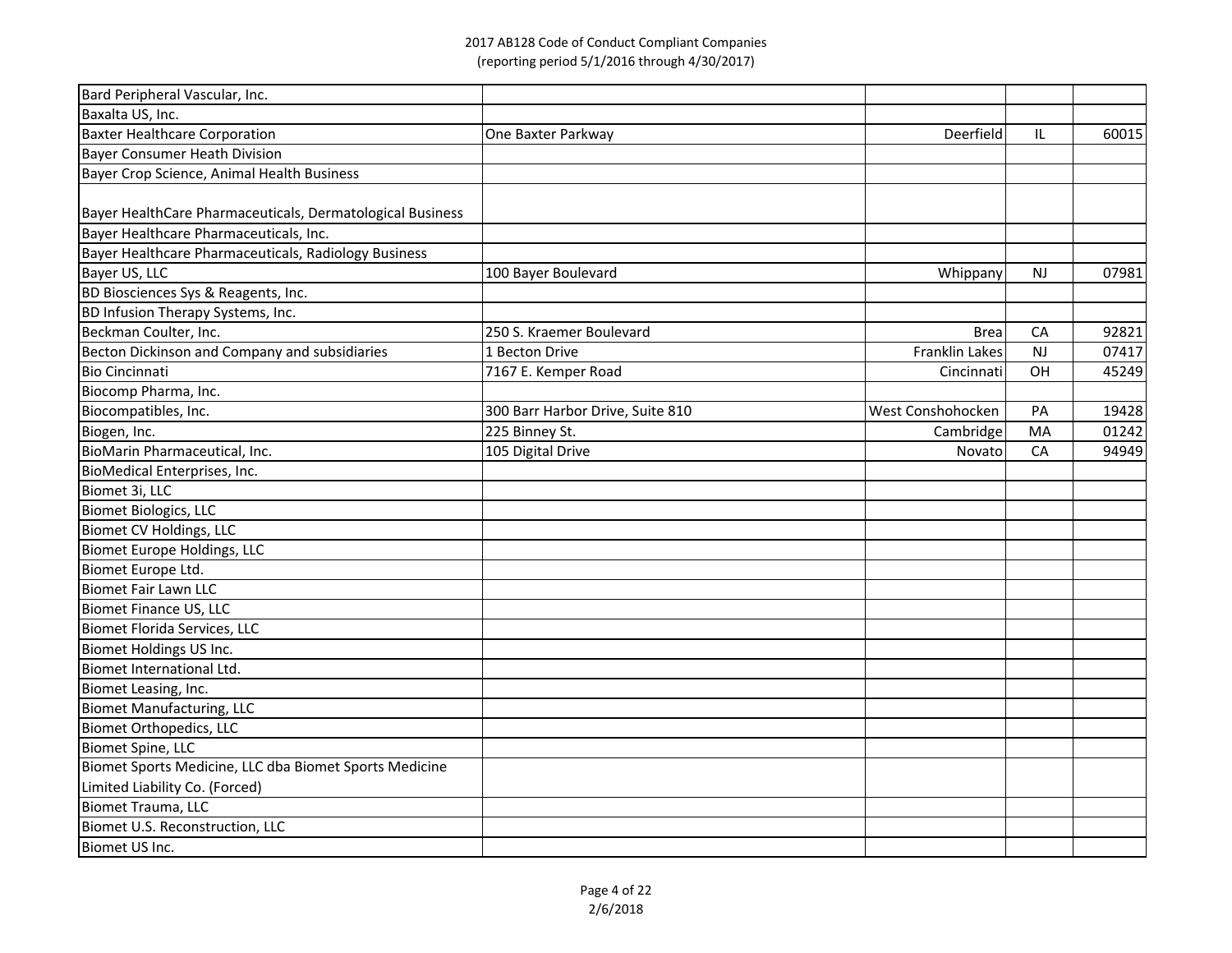| Biomet, Inc. dba Zimmer Biomet                      |  |  |
|-----------------------------------------------------|--|--|
| Bio-Metrics (U.K.) Limited United Kingdom           |  |  |
| Bio-Metrics Ltd. Delaware, USA                      |  |  |
| Bio-Metrics Properties Limited California, USA      |  |  |
| Bio-Metrics, Limited Delaware, USA                  |  |  |
| <b>Bio-Rad</b>                                      |  |  |
| Bio-Rad Laboratories B.V. Netherlands               |  |  |
| Bio-Rad S.A. Mexico                                 |  |  |
| Bio-Rad 1                                           |  |  |
| Bio-Rad 4                                           |  |  |
| Bio-Rad AbD Serotec GmbH Germany                    |  |  |
| Bio-Rad AbD Serotec Ltd. United Kingdom             |  |  |
| Bio-Rad China Limited Hong Kong                     |  |  |
| Bio-Rad China Ltd. Hong Kong                        |  |  |
| Bio-Rad Europe Switzerland                          |  |  |
| Bio-Rad Export LLC Delaware, USA                    |  |  |
| Bio-Rad France France                               |  |  |
| Bio-Rad France Holding France                       |  |  |
| Bio-Rad German Holding G.m.b.H. Germany             |  |  |
| Bio-Rad Haifa Ltd. Israel                           |  |  |
| Bio-Rad Holdings LLC Delaware, USA                  |  |  |
| <b>Bio-Rad Hungary Trading LLC</b>                  |  |  |
| Bio-Rad IHC Europe GmbH Switzerland                 |  |  |
| <b>Bio-Rad Innovations SAS France</b>               |  |  |
| Bio-Rad Laboratories - Aparelhos e Reagentes para   |  |  |
| Laboratorios Lda Portugal                           |  |  |
| Bio-Rad Laboratories (Canada) Limited Canada        |  |  |
| Bio-Rad Laboratories (India) Private Limited India  |  |  |
| Bio-Rad Laboratories (Israel) Inc. California, USA  |  |  |
| Bio-Rad Laboratories (Pty) Limited                  |  |  |
| Bio-Rad Laboratories (Shanghai) Limited China       |  |  |
| Bio-Rad Laboratories (Singapore) Pte Ltd Singapore  |  |  |
| Bio-Rad Laboratories AB Sweden                      |  |  |
| Bio-Rad Laboratories AG Switzerland                 |  |  |
| Bio-Rad Laboratories Deeside Limited United Kingdom |  |  |
| Bio-Rad Laboratories Europe Limited United Kingdom  |  |  |
| Bio-Rad Laboratories G.m.b.H. Germany               |  |  |
| Bio-Rad Laboratories Ges.m.b.H. Austria             |  |  |
| Bio-Rad Laboratories K.K. Italy                     |  |  |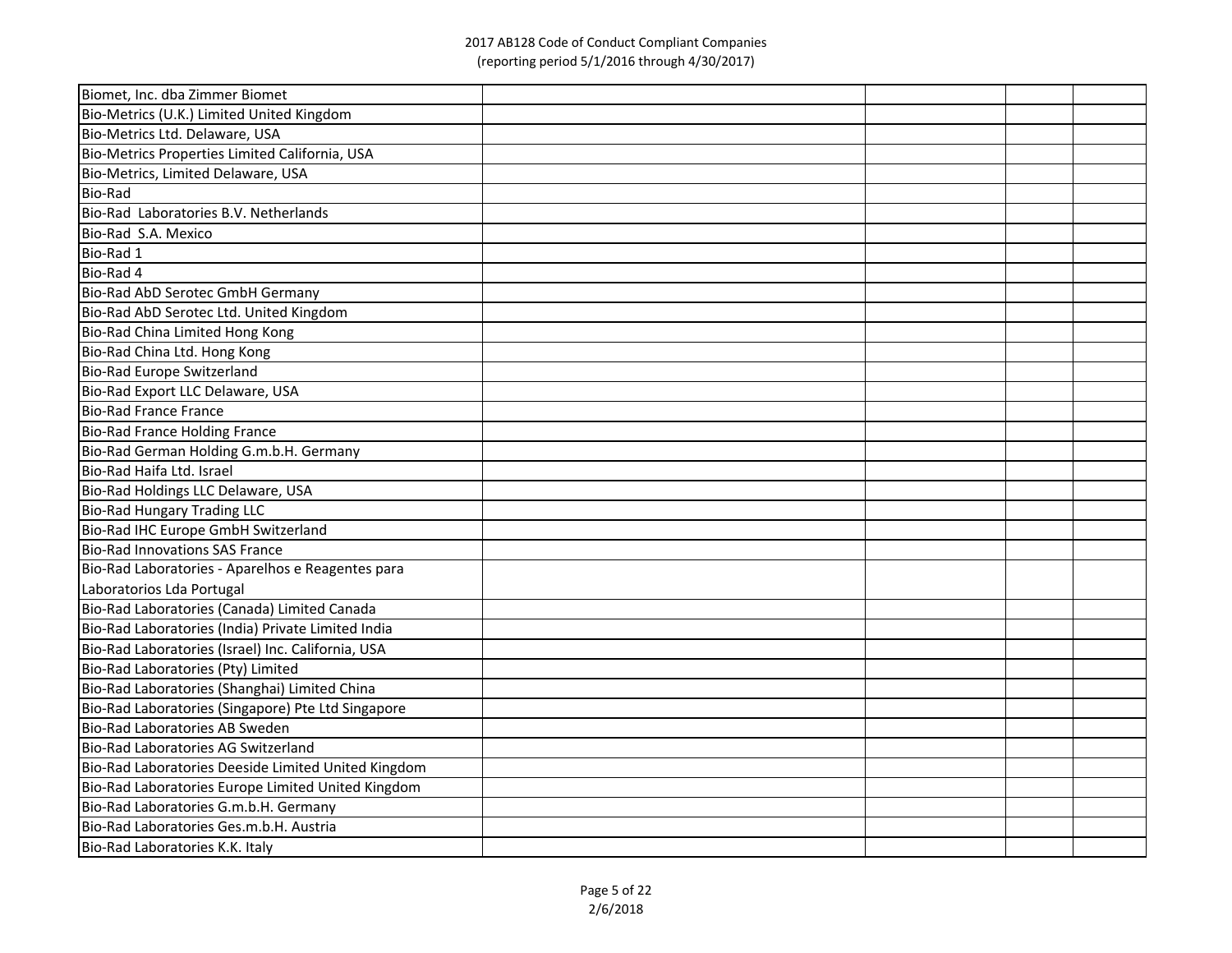| Bio-Rad Laboratories Korea Ltd.                     |                                         |                   |           |       |
|-----------------------------------------------------|-----------------------------------------|-------------------|-----------|-------|
| Bio-Rad Laboratories Limited Thailand               |                                         |                   |           |       |
| Bio-Rad Laboratories Limited United Kingdom         |                                         |                   |           |       |
| Bio-Rad Laboratories LLC Russia                     |                                         |                   |           |       |
| Bio-Rad Laboratories Logistik GmbH Germany          |                                         |                   |           |       |
| Bio-Rad Laboratories Luxembourg S.a.r.l. Luxembourg |                                         |                   |           |       |
| Bio-Rad Laboratories M.E.P.E.                       |                                         |                   |           |       |
| Bio-Rad Laboratories N.V. Belgium                   |                                         |                   |           |       |
| Bio-Rad Laboratories Pty. Limited Australia         |                                         |                   |           |       |
| Bio-Rad Laboratories S.A.                           |                                         |                   |           |       |
| Bio-Rad Laboratories S.r.l. Italy                   |                                         |                   |           |       |
| <b>Bio-Rad Laboratories SAS France</b>              |                                         |                   |           |       |
| Bio-Rad Laboratories UK Limited United Kingdom      |                                         |                   |           |       |
| Bio-Rad Laboratories, Inc.                          | 1000 Alfred Nobel Drive                 | Hercules          | <b>CA</b> | 94564 |
| Bio-Rad Laboratorios Brasil Ltda. Brazil            |                                         |                   |           |       |
| Bio-Rad Limited United Kingdom                      |                                         |                   |           |       |
| Bio-Rad Medical Diagnostics G.m.b.H. Germany        |                                         |                   |           |       |
| Bio-Rad Micromeasurements Limited United Kingdom    |                                         |                   |           |       |
| Bio-Rad Middle East FZ-LLC United Arab Emirates     |                                         |                   |           |       |
| Bio-Rad Pacific Limited California, USA             |                                         |                   |           |       |
| Bio-Rad Pacific Limited California, USA             |                                         |                   |           |       |
| Bio-Rad Polska Sp. Z o.o. Poland                    |                                         |                   |           |       |
| Bio-Rad Pty. Limited Australia                      |                                         |                   |           |       |
| Bio-Rad QL, Inc. Delaware, USA                      |                                         |                   |           |       |
| Bio-Rad QL, Inc. Delaware, USA                      |                                         |                   |           |       |
| <b>Bio-Rad Services France</b>                      |                                         |                   |           |       |
| Bio-Rad Services UK Limited United Kingdom          |                                         |                   |           |       |
| Bio-Rad Spol. S.R.O. Czech Republic                 |                                         |                   |           |       |
| Biosense Webster, Inc.                              | 33 Technology Drive                     | Irvine            | <b>CA</b> | 92618 |
| <b>Biotest Pharmaceuticals Corporation</b>          | 5800 Park of Commerce Blvd. NW          | <b>Boca Raton</b> | FL.       | 33487 |
| <b>Bioventus LLC</b>                                | 1900 Charles Bryan Road                 | Cordova           | TN        | 38016 |
| Bioverativ                                          | 225 Second Ave.                         | Waltham           | MA        | 02451 |
| Bioway Scientific LLC New Jersey, USA               |                                         |                   |           |       |
| Blackstone Medical, Inc.                            | 3451 Plano Parkway                      | Lewisville        | <b>TX</b> | 75056 |
| Boehringer Ingelheim Pharmaceuticals, Inc.          | 900 Ridgebury Rd.                       | Ridgefield        | <b>CT</b> | 06877 |
| <b>Boston Scientific Corporation</b>                | One Boston Scientific Place             | <b>Natick</b>     | MA        | 01760 |
| <b>Boston Scientific Neuromodulation</b>            |                                         |                   |           |       |
| Brainlab, Inc.                                      | 3 Westbrook Corporate Center, Suite 400 | Westchester       | IL        | 60154 |
| Braintree Laboratories, Inc.                        | 60 Columbian Street West                | Braintree         | MA        | 02185 |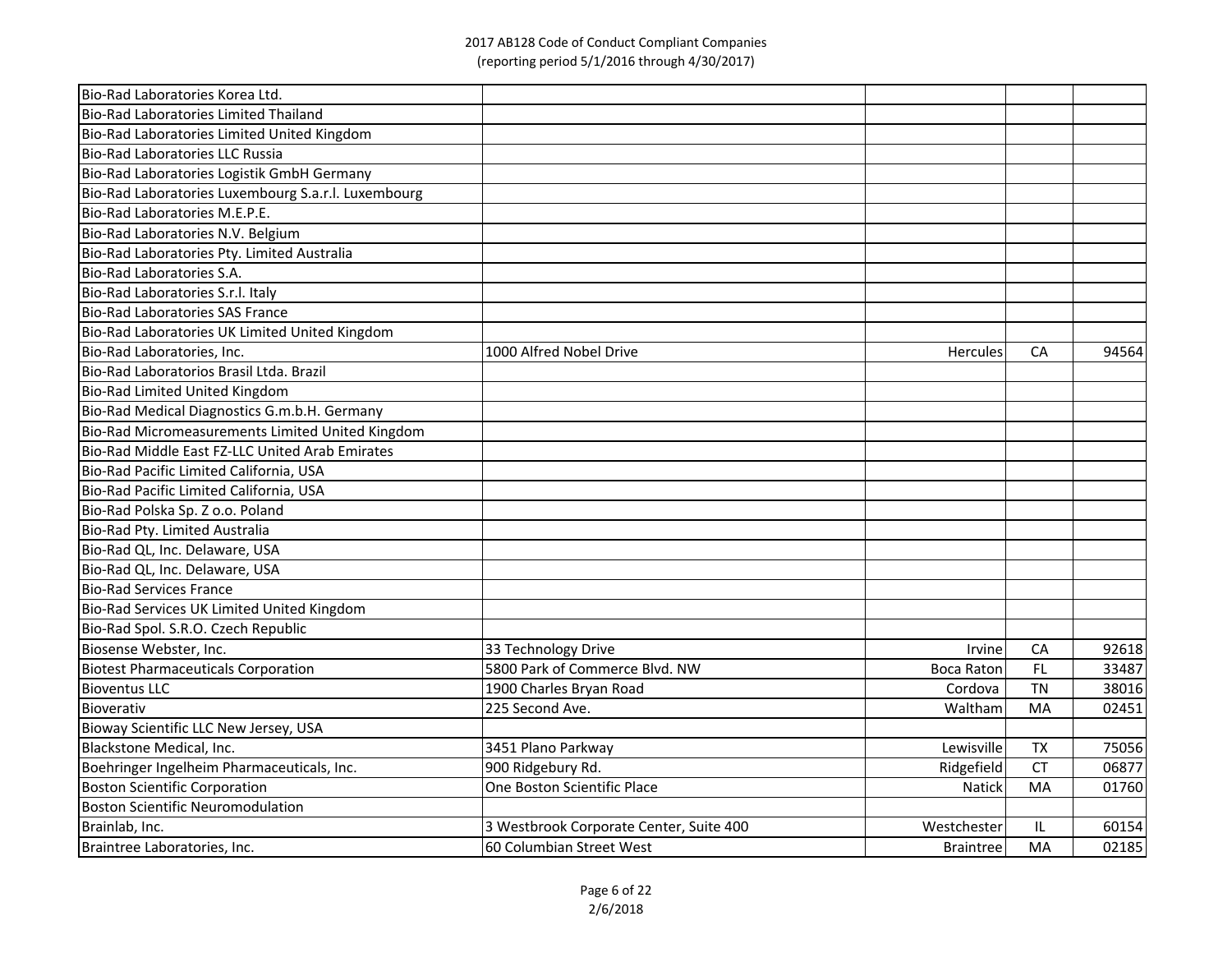| 777 Scudders Mill Road<br>Plainsboro<br>08536<br><b>NJ</b><br>North Hollywood<br>CA<br>12623 Sherman Way #A<br>91605<br>300 Barr Harbor Drive, Suite 800<br>West Conshohocken<br>19428<br>PA<br>400 Metro Place North<br>OH<br>Dublin<br>43017<br>730 Central Avenue<br>Murray Hill<br><b>NJ</b><br>07974<br>12481 High Bluff, Suite 200<br>San Diego<br>CA<br>92130<br>150 Clove Road, 9th floor<br>Little Falls<br><b>NJ</b><br>7424<br>7000 Cardinal Place<br>Dublin<br>OH<br>43017<br>1224 Old Highway 8 NW<br>Saint Paul<br><b>MN</b><br>55112<br>1765 The Exchange SE<br>Atlanta<br>GA<br>30339<br>150 Verona Street<br>Rochester<br><b>NY</b><br>14608<br>86 Morris Avenue<br><b>NJ</b><br>7901<br>Summit<br>505 Park Ave, 14th floor<br><b>New York</b><br><b>NY</b><br>10022<br>16800 Aston, Suite 150<br>92606<br>Irvine<br>CA<br>959 Hamilton Ave<br>CA<br>94025<br>Menlo Park<br>27560<br>5151 McCrimmon Parkway Ste 260<br><b>NC</b><br>Morrisville<br>5500 Flatiron Parkway<br><b>Boulder</b><br><b>CO</b><br>80301<br>780 Dedham Street, Suite 800<br>02021<br>Canton<br>MA<br>1601 West River Road<br><b>MN</b><br>55411<br>Minneapolis<br>Canewood Business Center, 5 Canewood Industrial Park<br>BB11005<br><b>Barbados</b><br>Canewood Business Center, 5 Canewood Industrial Park<br>Barbados<br>Concordia Pharmaceuticals, Inc.<br>BB11005<br>1160 Route 22 East, Suite 304<br><b>NJ</b><br>08807<br>ConvaTec, Inc.<br>Bridgewater | Breg, Inc.                                          | 2885 Loker Ave. East  | Carlsbad       | CA | 92010 |
|---------------------------------------------------------------------------------------------------------------------------------------------------------------------------------------------------------------------------------------------------------------------------------------------------------------------------------------------------------------------------------------------------------------------------------------------------------------------------------------------------------------------------------------------------------------------------------------------------------------------------------------------------------------------------------------------------------------------------------------------------------------------------------------------------------------------------------------------------------------------------------------------------------------------------------------------------------------------------------------------------------------------------------------------------------------------------------------------------------------------------------------------------------------------------------------------------------------------------------------------------------------------------------------------------------------------------------------------------------------------------------------------------------------------------------------------------------|-----------------------------------------------------|-----------------------|----------------|----|-------|
|                                                                                                                                                                                                                                                                                                                                                                                                                                                                                                                                                                                                                                                                                                                                                                                                                                                                                                                                                                                                                                                                                                                                                                                                                                                                                                                                                                                                                                                         | <b>Bristol-Myers Squibb Company</b>                 |                       |                |    |       |
|                                                                                                                                                                                                                                                                                                                                                                                                                                                                                                                                                                                                                                                                                                                                                                                                                                                                                                                                                                                                                                                                                                                                                                                                                                                                                                                                                                                                                                                         | Bryant Ranch Prepack                                |                       |                |    |       |
|                                                                                                                                                                                                                                                                                                                                                                                                                                                                                                                                                                                                                                                                                                                                                                                                                                                                                                                                                                                                                                                                                                                                                                                                                                                                                                                                                                                                                                                         | BS Scimed, Inc.                                     |                       |                |    |       |
|                                                                                                                                                                                                                                                                                                                                                                                                                                                                                                                                                                                                                                                                                                                                                                                                                                                                                                                                                                                                                                                                                                                                                                                                                                                                                                                                                                                                                                                         | <b>BTG International Inc.</b>                       |                       |                |    |       |
|                                                                                                                                                                                                                                                                                                                                                                                                                                                                                                                                                                                                                                                                                                                                                                                                                                                                                                                                                                                                                                                                                                                                                                                                                                                                                                                                                                                                                                                         | Butler Animal Health Supply, LLC                    |                       |                |    |       |
|                                                                                                                                                                                                                                                                                                                                                                                                                                                                                                                                                                                                                                                                                                                                                                                                                                                                                                                                                                                                                                                                                                                                                                                                                                                                                                                                                                                                                                                         | C.R. Bard, Inc.                                     |                       |                |    |       |
|                                                                                                                                                                                                                                                                                                                                                                                                                                                                                                                                                                                                                                                                                                                                                                                                                                                                                                                                                                                                                                                                                                                                                                                                                                                                                                                                                                                                                                                         | Cadence Pharmaceuticals, Inc.                       |                       |                |    |       |
|                                                                                                                                                                                                                                                                                                                                                                                                                                                                                                                                                                                                                                                                                                                                                                                                                                                                                                                                                                                                                                                                                                                                                                                                                                                                                                                                                                                                                                                         | Cameron Health, Inc.                                |                       |                |    |       |
|                                                                                                                                                                                                                                                                                                                                                                                                                                                                                                                                                                                                                                                                                                                                                                                                                                                                                                                                                                                                                                                                                                                                                                                                                                                                                                                                                                                                                                                         | Cantel Medical Corp.                                |                       |                |    |       |
|                                                                                                                                                                                                                                                                                                                                                                                                                                                                                                                                                                                                                                                                                                                                                                                                                                                                                                                                                                                                                                                                                                                                                                                                                                                                                                                                                                                                                                                         | Cardiac Packemakers, Inc.                           |                       |                |    |       |
|                                                                                                                                                                                                                                                                                                                                                                                                                                                                                                                                                                                                                                                                                                                                                                                                                                                                                                                                                                                                                                                                                                                                                                                                                                                                                                                                                                                                                                                         | Cardinal Health, Inc. and It's subsidiaries         |                       |                |    |       |
|                                                                                                                                                                                                                                                                                                                                                                                                                                                                                                                                                                                                                                                                                                                                                                                                                                                                                                                                                                                                                                                                                                                                                                                                                                                                                                                                                                                                                                                         | Cardiovascular Systems, Inc.                        |                       |                |    |       |
|                                                                                                                                                                                                                                                                                                                                                                                                                                                                                                                                                                                                                                                                                                                                                                                                                                                                                                                                                                                                                                                                                                                                                                                                                                                                                                                                                                                                                                                         | Carestream Dental, LLC                              |                       |                |    |       |
|                                                                                                                                                                                                                                                                                                                                                                                                                                                                                                                                                                                                                                                                                                                                                                                                                                                                                                                                                                                                                                                                                                                                                                                                                                                                                                                                                                                                                                                         | Carestream Health, Inc                              |                       |                |    |       |
|                                                                                                                                                                                                                                                                                                                                                                                                                                                                                                                                                                                                                                                                                                                                                                                                                                                                                                                                                                                                                                                                                                                                                                                                                                                                                                                                                                                                                                                         | Carmel Pharma AB                                    |                       |                |    |       |
|                                                                                                                                                                                                                                                                                                                                                                                                                                                                                                                                                                                                                                                                                                                                                                                                                                                                                                                                                                                                                                                                                                                                                                                                                                                                                                                                                                                                                                                         | Cayenne Medical, Inc.                               |                       |                |    |       |
|                                                                                                                                                                                                                                                                                                                                                                                                                                                                                                                                                                                                                                                                                                                                                                                                                                                                                                                                                                                                                                                                                                                                                                                                                                                                                                                                                                                                                                                         | Celgene Corporation                                 |                       |                |    |       |
|                                                                                                                                                                                                                                                                                                                                                                                                                                                                                                                                                                                                                                                                                                                                                                                                                                                                                                                                                                                                                                                                                                                                                                                                                                                                                                                                                                                                                                                         | <b>Celgentek Innovations Corporation</b>            |                       |                |    |       |
|                                                                                                                                                                                                                                                                                                                                                                                                                                                                                                                                                                                                                                                                                                                                                                                                                                                                                                                                                                                                                                                                                                                                                                                                                                                                                                                                                                                                                                                         | Centinel Spine, Inc.                                |                       |                |    |       |
|                                                                                                                                                                                                                                                                                                                                                                                                                                                                                                                                                                                                                                                                                                                                                                                                                                                                                                                                                                                                                                                                                                                                                                                                                                                                                                                                                                                                                                                         | Central Admixture Pharmacy Services, Inc.           |                       |                |    |       |
|                                                                                                                                                                                                                                                                                                                                                                                                                                                                                                                                                                                                                                                                                                                                                                                                                                                                                                                                                                                                                                                                                                                                                                                                                                                                                                                                                                                                                                                         | <b>Ceterix Orthopaedics</b>                         |                       |                |    |       |
|                                                                                                                                                                                                                                                                                                                                                                                                                                                                                                                                                                                                                                                                                                                                                                                                                                                                                                                                                                                                                                                                                                                                                                                                                                                                                                                                                                                                                                                         | <b>CFN2200</b>                                      |                       |                |    |       |
|                                                                                                                                                                                                                                                                                                                                                                                                                                                                                                                                                                                                                                                                                                                                                                                                                                                                                                                                                                                                                                                                                                                                                                                                                                                                                                                                                                                                                                                         | Circassia Pharmaceuticals                           |                       |                |    |       |
|                                                                                                                                                                                                                                                                                                                                                                                                                                                                                                                                                                                                                                                                                                                                                                                                                                                                                                                                                                                                                                                                                                                                                                                                                                                                                                                                                                                                                                                         | Citra Labs, LLC dba Biomet Citra Labs, LLC (Forced) |                       |                |    |       |
|                                                                                                                                                                                                                                                                                                                                                                                                                                                                                                                                                                                                                                                                                                                                                                                                                                                                                                                                                                                                                                                                                                                                                                                                                                                                                                                                                                                                                                                         | Citrano Diagnostics Laboratories, Inc.              |                       |                |    |       |
|                                                                                                                                                                                                                                                                                                                                                                                                                                                                                                                                                                                                                                                                                                                                                                                                                                                                                                                                                                                                                                                                                                                                                                                                                                                                                                                                                                                                                                                         | Clover Pharmaceutical Corp.                         |                       |                |    |       |
|                                                                                                                                                                                                                                                                                                                                                                                                                                                                                                                                                                                                                                                                                                                                                                                                                                                                                                                                                                                                                                                                                                                                                                                                                                                                                                                                                                                                                                                         | Clovis Oncology, Inc.                               |                       |                |    |       |
|                                                                                                                                                                                                                                                                                                                                                                                                                                                                                                                                                                                                                                                                                                                                                                                                                                                                                                                                                                                                                                                                                                                                                                                                                                                                                                                                                                                                                                                         | <b>CNF Solutions</b>                                |                       |                |    |       |
|                                                                                                                                                                                                                                                                                                                                                                                                                                                                                                                                                                                                                                                                                                                                                                                                                                                                                                                                                                                                                                                                                                                                                                                                                                                                                                                                                                                                                                                         | COLD-FX Pharmaceuticals (USA) Inc.                  |                       |                |    |       |
|                                                                                                                                                                                                                                                                                                                                                                                                                                                                                                                                                                                                                                                                                                                                                                                                                                                                                                                                                                                                                                                                                                                                                                                                                                                                                                                                                                                                                                                         | Collegium Pharmaceutical                            |                       |                |    |       |
|                                                                                                                                                                                                                                                                                                                                                                                                                                                                                                                                                                                                                                                                                                                                                                                                                                                                                                                                                                                                                                                                                                                                                                                                                                                                                                                                                                                                                                                         | <b>Coloplast Corporation</b>                        |                       |                |    |       |
|                                                                                                                                                                                                                                                                                                                                                                                                                                                                                                                                                                                                                                                                                                                                                                                                                                                                                                                                                                                                                                                                                                                                                                                                                                                                                                                                                                                                                                                         | Compression Therapy Concepts Inc.                   |                       |                |    |       |
|                                                                                                                                                                                                                                                                                                                                                                                                                                                                                                                                                                                                                                                                                                                                                                                                                                                                                                                                                                                                                                                                                                                                                                                                                                                                                                                                                                                                                                                         |                                                     |                       |                |    |       |
|                                                                                                                                                                                                                                                                                                                                                                                                                                                                                                                                                                                                                                                                                                                                                                                                                                                                                                                                                                                                                                                                                                                                                                                                                                                                                                                                                                                                                                                         | Concordia Laboratories, Inc.                        |                       |                |    |       |
|                                                                                                                                                                                                                                                                                                                                                                                                                                                                                                                                                                                                                                                                                                                                                                                                                                                                                                                                                                                                                                                                                                                                                                                                                                                                                                                                                                                                                                                         |                                                     |                       |                |    |       |
|                                                                                                                                                                                                                                                                                                                                                                                                                                                                                                                                                                                                                                                                                                                                                                                                                                                                                                                                                                                                                                                                                                                                                                                                                                                                                                                                                                                                                                                         |                                                     |                       |                |    |       |
|                                                                                                                                                                                                                                                                                                                                                                                                                                                                                                                                                                                                                                                                                                                                                                                                                                                                                                                                                                                                                                                                                                                                                                                                                                                                                                                                                                                                                                                         | Cook Biotech Incorporated                           | 1425 Innovation Place | West Lafayette | IN | 47906 |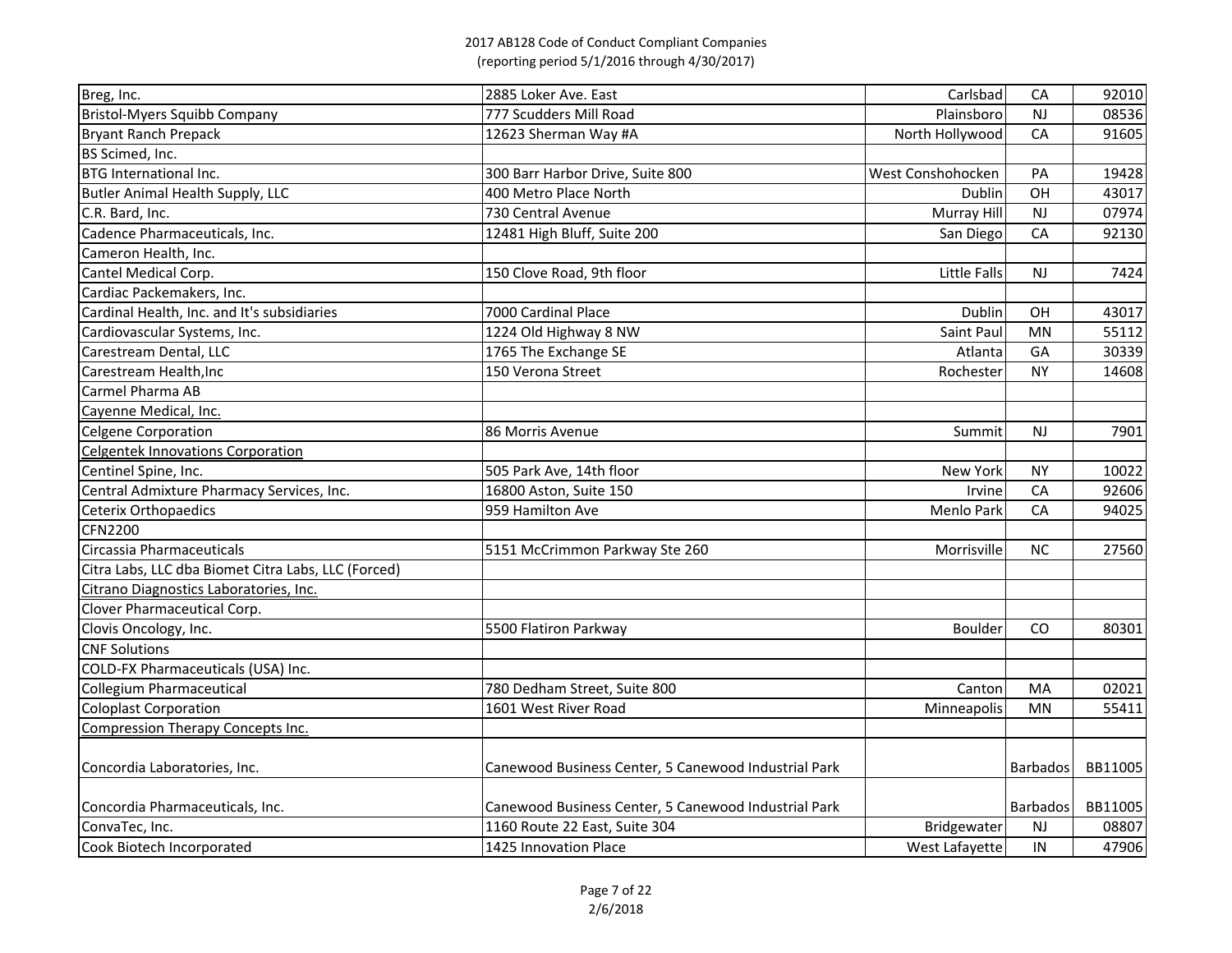| Cook Incorporated                               | 750 Daniels Way, PO Box 489                | Bloomington               | IN        | 47402 |
|-------------------------------------------------|--------------------------------------------|---------------------------|-----------|-------|
| <b>Cook Medical LLC</b>                         | 1025 Acuff Road, PO Box 4195               | Bloomington               | IN        | 47402 |
| Cook Vandergrift Incorporated                   |                                            |                           |           |       |
| CooperVision, Inc.                              | 370 Woodcliff Drive                        | Suite 200                 | <b>NY</b> | 14450 |
| Corcept Therapeutic Incorporated                | 149 Commonwealth Drive                     | <b>Menlo Park</b>         | CA        | 94025 |
| Core Pharma LLC                                 |                                            |                           |           |       |
| Coria Laboratories, Ltd.                        |                                            |                           |           |       |
| Cosman Medical, Inc.                            |                                            |                           |           |       |
| Covenant Pharma, Inc.                           |                                            |                           |           |       |
| CRISI Medical Systems. Inc.                     |                                            |                           |           |       |
| Crosstex International, Inc.                    |                                            |                           |           |       |
| CryoLife, Inc.                                  | 1655 Roberts Blvd.                         | Kennesaw                  | GA        | 30144 |
| <b>CSL Behring LLC</b>                          | 1020 First Ave                             | King of Prussia           | PA        | 19406 |
| Cyberonics, Inc                                 |                                            |                           |           |       |
| <b>Cyprus Medical Products LLC</b>              |                                            |                           |           |       |
| Daiichi-Sankyo, Inc.                            | Two Hilton Court                           | Parsippany                | <b>NJ</b> | 07054 |
| Darby Dental Supply Inc.                        | 300 Jericho Quadrangle                     | Jericho                   | <b>NY</b> | 11753 |
| Darby Dental Supply Inc.                        | 4460 E. Holmes Road                        | Memphis                   | <b>TN</b> | 38118 |
| Darby Dental Supply Inc.                        | 4745 Longley Lane                          | Reno                      | <b>NV</b> | 89502 |
| Darby Dental Supply Inc.                        | NE Industrial Park Van Buren Blvd. Bldg-27 | <b>Guilderland Center</b> | <b>NY</b> | 12005 |
| Davol, Inc.                                     |                                            |                           |           |       |
| Dental Imaging Technologies, LLC                | 1717 West Collins Avenue                   | Orange                    | CA        | 92867 |
| Depomed                                         | 7999 Gateway Blvd, Suite 300               | Newark                    | CA        | 94560 |
| DePuy Orthopaedics, Inc.                        |                                            |                           |           |       |
| DePuy Synthes Institute                         |                                            |                           |           |       |
| DePuy Synthes Products, LLC                     |                                            |                           |           |       |
| DePuy Synthes Sales, Inc.                       |                                            |                           |           |       |
| DePuy Synthes, Inc.                             | 700 Orthopaedic Drive                      | Warsaw                    | IN        | 46582 |
| Derma Sciences Inc.                             |                                            |                           |           |       |
| DeRoyal Industries, Inc.                        | 200 DeBusk Lane                            | Powell                    | <b>TN</b> | 37849 |
| Diagnostica Stago, Inc.                         | 5 Century Dr.                              | Parsippany                | <b>NJ</b> | 07054 |
| DiaMed (G.B.) Ltd United Kingdom                |                                            |                           |           |       |
| DiaMed (Schweiz) GmbH Switzerland               |                                            |                           |           |       |
| DiaMed Benelux, N.V. Belgium                    |                                            |                           |           |       |
| DiaMed Diagnostika Deutschland G.m.b.H. Germany |                                            |                           |           |       |
| DiaMed Eurogen N.V. Belgium                     |                                            |                           |           |       |
| DiaMed Fennica Oy Finland                       |                                            |                           |           |       |
| DiaMed France SA France                         |                                            |                           |           |       |
| DiaMed GmbH Switzerland                         |                                            |                           |           |       |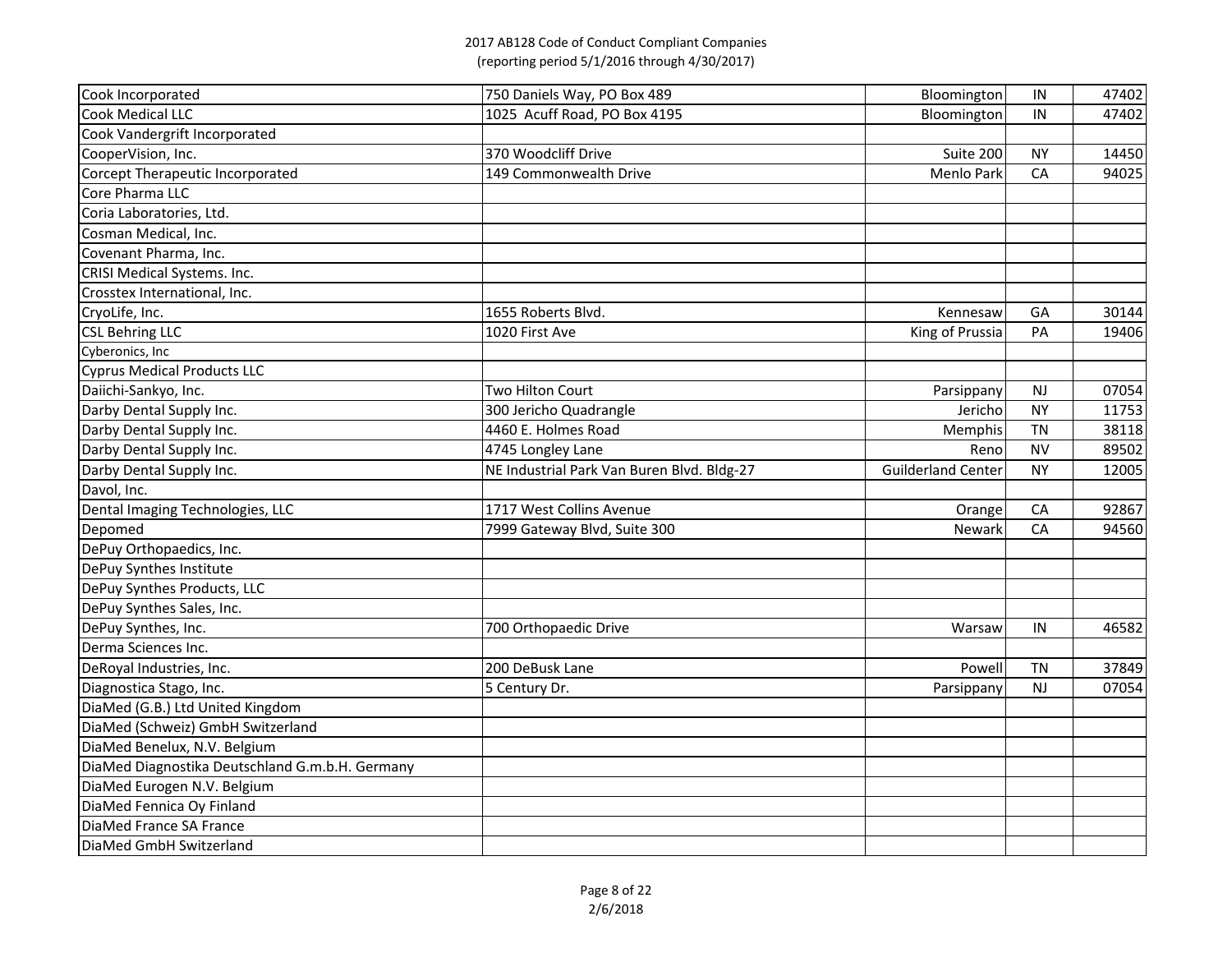| DiaMed Holdings GmbH Switzerland                               |                                   |                |           |       |
|----------------------------------------------------------------|-----------------------------------|----------------|-----------|-------|
| DiaMed Latino America S.A. Brazil                              |                                   |                |           |       |
| DiaMed Osterreich G.m.b.H. Austria                             |                                   |                |           |       |
| DiaMed S.E.A. Limited Thailand                                 |                                   |                |           |       |
| DiaMed Scientific Technologies Prive Limited India             |                                   |                |           |       |
| Diplomat Pharmacy, Inc.                                        | 4100 S. Saginaw Street            | Flint          | MI        | 48532 |
| Diplomat Specialty Infusion Group                              | 7167 E. Kemper Road               | Cincinnati     | OH        | 45249 |
| Distribuidora de Analitica para la Medicina Iberica, S.A.U.    |                                   |                |           |       |
| Spain                                                          |                                   |                |           |       |
| Dornoch Medical Systems, Inc.                                  |                                   |                |           |       |
| Dornoch Medical Systems, Inc.                                  |                                   |                |           |       |
| Dow Pharmaceutical Sciences, Inc.                              |                                   |                |           |       |
| Dr LeWinn's Private formula International, Inc.                |                                   |                |           |       |
| Dr. Reddy's Laboratories and subsidaries                       | 200 Somerset Corp. Blvd.          | Bridgewater    | NJ        | 08807 |
| Duchesnay USA, Inc.                                            | 919 Conestoga Road, Suite 203     | Rosemont       | PA        | 19010 |
| DUSA Pharmaceuticals, Inc.                                     | 601 College Road East, Suite 2100 |                |           |       |
| <b>Dymax Corporation</b>                                       |                                   |                |           |       |
| Eagle Biologics, Inc.                                          |                                   |                |           |       |
| Eagle Pharmaceuticals, Inc.                                    | 50 Tice Blvd.                     | Woodcliff Lake | <b>NJ</b> | 07677 |
| <b>EBI Holdings, LLC</b>                                       |                                   |                |           |       |
| <b>EBI Medical Systems, LLC</b>                                |                                   |                |           |       |
| EBI, LLC dba Zimmer Biomet Bone Healing Technologies, dba      |                                   |                |           |       |
| Biomet Bone Healing Technologies, Dba Biomet Bracing, dba      |                                   |                |           |       |
| Biomet Healing Technologies (Forced), dba Biomet               |                                   |                |           |       |
| Osteobiologics, Dba Biomet Spine (Force), dba Biomet Spine &   |                                   |                |           |       |
| Bone Healing Technologies, LLC (Forced), dba Biomet Trauma,    |                                   |                |           |       |
| Biomet Spine (Force), Dba EBI, LLC (IN) (Forced), dba EBI, LLC |                                   |                |           |       |
| of Indiana (Forced)                                            |                                   |                |           |       |
| Edwards LifeSciences, LLC                                      | One Edwards Way                   | Irvine         | CA        | 92614 |
| Eisai, Inc.                                                    | 100 Tice Blvd.                    | Woodcliff Lake | NJ        | 07677 |
| <b>EKOS Corporation</b>                                        | 11911 N. Creek Parkway S          | <b>Bothell</b> | <b>WA</b> | 98011 |
| Electro-Biology, LLC                                           |                                   |                |           |       |
| Eli Lilly and Company                                          | Lilly Corporate Center            | Indianapolis   | IN        | 46285 |
| EMD Serono Research and Development Institute, Inc.            |                                   |                |           |       |
| EMD Serono, Inc.                                               | One Technology Place              | Rockland       | MA        | 02370 |
| Emergent Biosolutions, Inc.                                    | 400 Professional Drive, Suite 400 | Gaithersbury   | MD        | 20879 |
| Emergent Biosolutions, Inc. and wholly owned subsidaries       |                                   |                |           |       |
| Endo Pharmaceuticals, Inc.                                     | 1400 Atwater Drive                | Malvern        | PA        | 19355 |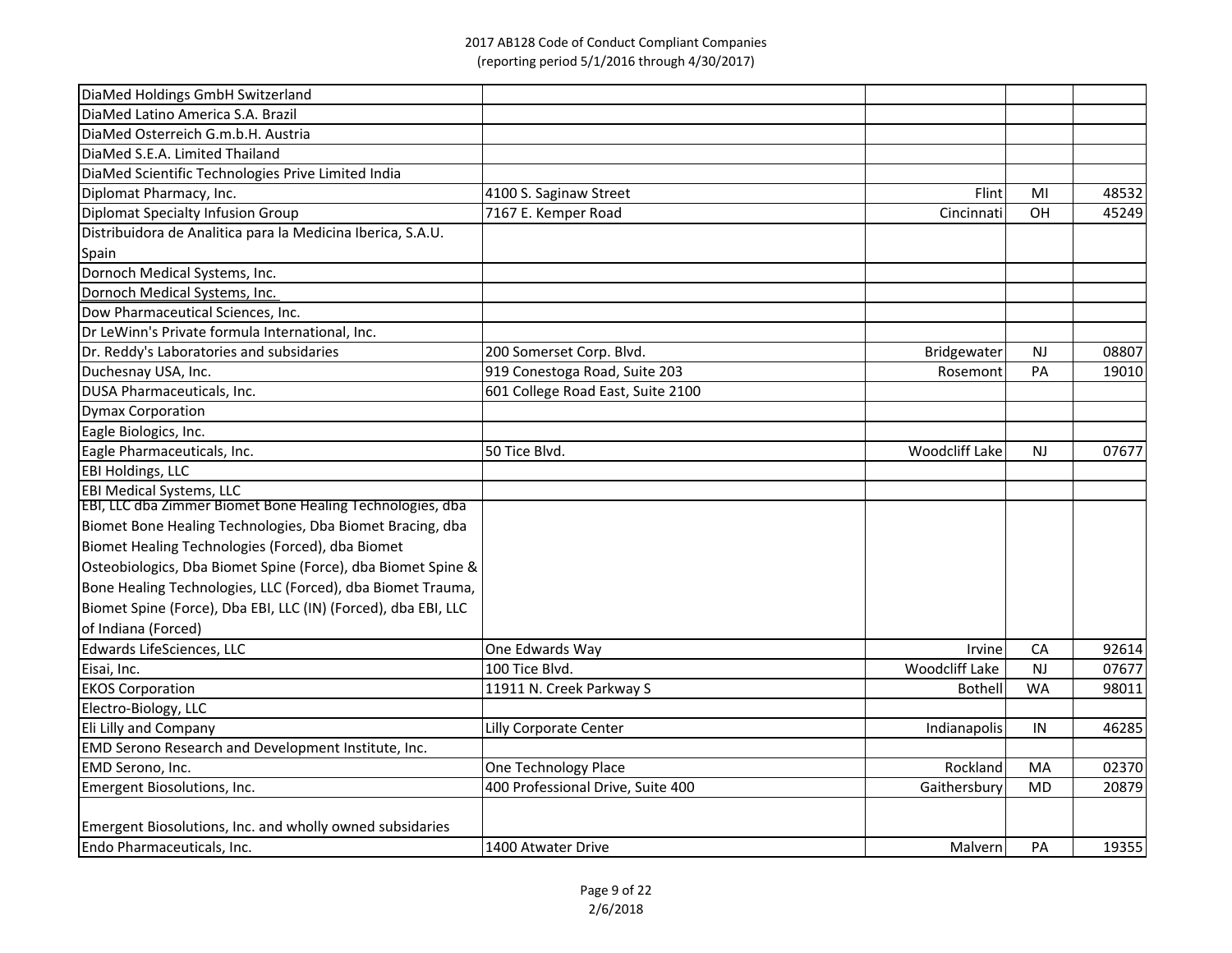| Endocare, Inc.                                           | 9815 Spectrum Drive, Bldg. 3    | Austin                | <b>TX</b>  | 78726 |
|----------------------------------------------------------|---------------------------------|-----------------------|------------|-------|
| EndoChoice, Inc.                                         |                                 |                       |            |       |
| EndoLogix, Inc.                                          | 2 Musick                        | Irvine                | CA         | 92618 |
| Entellus Medical, Inc.                                   | 3600 Holly Lane North, Suite 40 | Plymouth              | <b>MN</b>  | 55447 |
| <b>Envoy Health Management</b>                           | 325 Atherton Rd                 | Flint                 | MI         | 48507 |
| EP Technologies, Inc.                                    |                                 |                       |            |       |
|                                                          |                                 |                       |            |       |
| ETEX Corporation dba Zimmer ETEX, DBA Zimmer Biomet ETEX |                                 |                       |            |       |
| ETEX Holdings, Inc. dba Zimmer ETEX, dba Zimmer Biomet   |                                 |                       |            |       |
| <b>ETEX</b>                                              |                                 |                       |            |       |
| Ethicon Endo Surgry Inc.                                 |                                 |                       |            |       |
| Ethicon Inc.                                             | Po Box 151, Route 22            | Somerville            | nj         | 08876 |
| Ethicon US LLC                                           |                                 |                       |            |       |
| Exelixis, Inc.                                           | 210 East Grand Avenue           | South San Francisco   | CA         | 94080 |
| Eyetech Inc.                                             |                                 |                       |            |       |
| Ferring Pharmaceuticals, Inc                             | 4 Gatehall Drive, Third Floor   | Parsippany            | <b>NJ</b>  | 07054 |
| FFF Enterprises, Inc.                                    | 41093 County Center Dr.         | Temecula              | CA         | 92591 |
| Fisher & Paykel Healthcare, Inc.                         | 15365 Barranca Parkway          | Irvine                | CA         | 92618 |
| Flowcardia, Inc.                                         |                                 |                       |            |       |
| Fresenius Medical Care North America                     | 920 Winter Street               | Waltham               | MA         | 02451 |
| Galderma Laboratories, L.P.                              | 14501 North Freeway             | Fort Worth            | <b>TX</b>  | 76166 |
| Galil Medical Inc.                                       | 4364 Round Lake Road            | Arden Hills           | <b>MN</b>  | 55112 |
| <b>GE Healthcare</b>                                     | 9900 W. Innovation Drive        | Wauwatosa             | WI         | 53226 |
| Genentech, Inc.                                          | 1 DNA Way                       | S. San Francisco      | CA         | 94080 |
| Genentech, USA, Inc.                                     |                                 |                       |            |       |
| GeneOhm Sciences Canada, Inc.                            |                                 |                       |            |       |
| General Injectables and Vaccines, Inc.                   |                                 |                       |            |       |
| <b>Genzyme Corporation</b>                               | 500 Kendall Street              | Cambridge             | MA         | 02142 |
| Gilead Sciences, Inc.                                    | 333 Lakeside Drive              | Foster City CA        | <b>CA</b>  | 94404 |
| <b>Glaukos Corporation</b>                               | 26051 Merit Circle, Suite 103   | Laguna Hills          | ${\sf CA}$ | 92653 |
| <b>GlaxoSmithKline LLC</b>                               | 4 Moore Drive                   | esearch Triangle Park | <b>NC</b>  | 27709 |
| Global Care Quest, Inc                                   |                                 |                       |            |       |
| GnuBIO Inc. Delaware, USA                                |                                 |                       |            |       |
| Greer Laboratories, Inc.                                 | 639 Nuway Circle NE, PO Box 800 | Lenoir                | <b>NC</b>  | 28645 |
| Grifols Diagnostic Solutions, Inc.                       |                                 |                       |            |       |
| Grifols Shared Services North America, Inc.              | 2410 Lillyvale Ave              | Los Angeles           | CA         | 90032 |
| H.D. Smith, LLC                                          | 1370 Victoria Stree             | Carson                | <b>CA</b>  | 90746 |
| Halozyme Therapeutics, Inc.                              | 11388 Sorrento Valley Road      | San Diego             | CA         | 92121 |
| Halozyme, Inc.                                           |                                 |                       |            |       |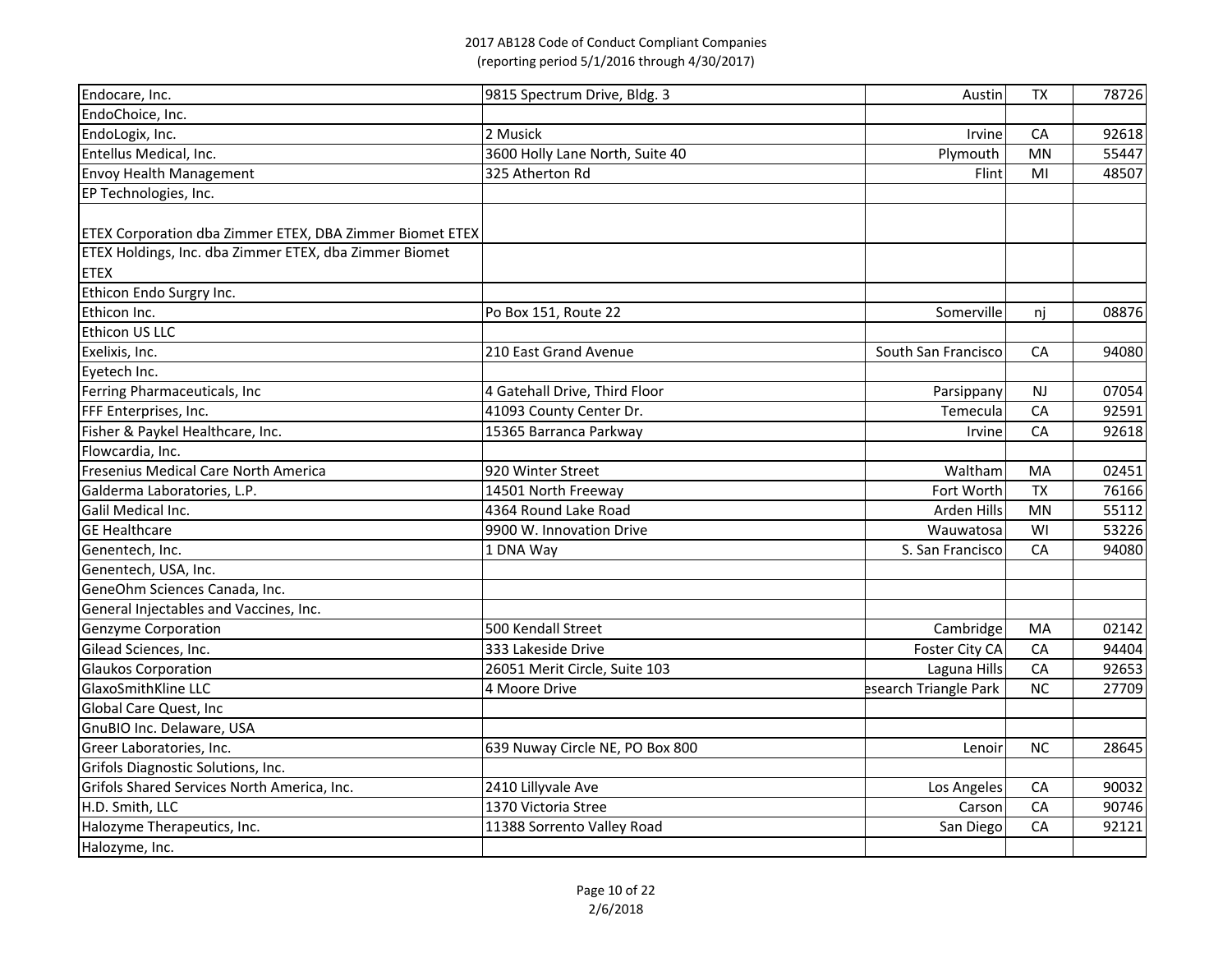| Handy Lab, Inc.                                      |                                                      |                   |                      |       |
|------------------------------------------------------|------------------------------------------------------|-------------------|----------------------|-------|
| Hawkeye Spectrum Corporation                         |                                                      |                   |                      |       |
| Helsinn Therapeutics (US) Inc.                       | 170 Wood Avenue South, 5th Floor                     | <b>Iselin</b>     | <b>NI</b>            | 8830  |
| HemoCure America                                     |                                                      |                   |                      |       |
| Henry Schein, Inc.                                   | 135 Duryea Rd.                                       | Melville          | <b>NY</b>            | 11747 |
| Heraeus Kulzer, LLC                                  | 300 Heraeus Way                                      | South Bend        | IN                   | 46614 |
| Heron Therapeutics, Inc.                             | 4242 Campus Point Ct. Suite 200                      | San Diego         | CA                   | 92121 |
| HF Acquisition Co, LLC                               | 22316 70th Ave. W. unit A                            | Mountlake Terrace | <b>WA</b>            | 98043 |
| Hill-Rom Company, Inc.                               |                                                      |                   |                      |       |
| Hill-Rom Finance Limited Partner, Inc.               |                                                      |                   |                      |       |
| Hill-Rom International, Inc.                         |                                                      |                   |                      |       |
| Hill-Rom Logistics, Inc.                             |                                                      |                   |                      |       |
| Hill-Rom Manufacturing, Inc.                         |                                                      |                   |                      |       |
| Hill-Rom Receivables, LLC                            |                                                      |                   |                      |       |
| Hill-Rom Services, Inc.                              |                                                      |                   |                      |       |
| Hill-Rom, Inc.                                       | 180 N. Stetson Ave, Suite 4100                       | Chicago           | IL                   | 60601 |
| Hi-Tech Pharmacal                                    |                                                      |                   |                      |       |
| Horizon Orphan LLC                                   |                                                      |                   |                      |       |
| Horizon Pharma Rheumatology LLC                      |                                                      |                   |                      |       |
| Horizon Pharma, plc                                  | 150 Saunders Road                                    | Lake Forest       | IL                   | 60045 |
| Horizon Pharma, USA, Inc.                            |                                                      |                   |                      |       |
| Horizon Therapeutics, Inc.                           |                                                      |                   |                      |       |
| HZNP USA, Inc.                                       |                                                      |                   |                      |       |
| ICN Southeast, Inc.                                  |                                                      |                   |                      |       |
| Ikaria, Inc.                                         | Perryville III Corp. Park 53 Frontage Rd., 3rd floor | Hampton           | <b>NJ</b>            | 08827 |
| Illumina, Inc.                                       | 5200 Illumia Way                                     | San Diego         | CA                   | 92122 |
| ImClone Systems, Inc.                                |                                                      |                   |                      |       |
| Impax Laboratories, Inc.                             | 30881 Huntwood Avenue                                | Hayward           | CA                   | 94544 |
| Impax Pharmaceuticals                                |                                                      |                   |                      |       |
| Implant Direct Sybron International, LLC             | 3050 E. Hillcrest Drive                              | Thousand Oaks     | CA                   | 91632 |
| Implant Innovations Holdings, LLC                    |                                                      |                   |                      |       |
| Implantes Y Sistemas Medicos, Inc.                   | PMB 171 PO Box 11850                                 |                   | San Juan Puerto Rico | 00922 |
| IMV Medical Information Division, Inc. Illinois, USA |                                                      |                   |                      |       |
| Incyte Corporation                                   | Experimental Station, Rt. 141 & Henry Clay Road      | Wilmington        | DE                   | 19880 |
| Indivior, Inc.                                       | 10710 Midlothian Turnpike, Suite 430                 | Richmond          | VA                   | 23235 |
| InSource, Inc.                                       |                                                      |                   |                      |       |
| Inspire Pharmaceuticals, Inc.                        |                                                      |                   |                      |       |
| Insys Therapeutics, Inc.                             | 1333 S Spectrum Blvd, Suite 100                      | Chandler          | AZ                   | 85286 |
| Integra Burlington MA, Inc.                          |                                                      |                   |                      |       |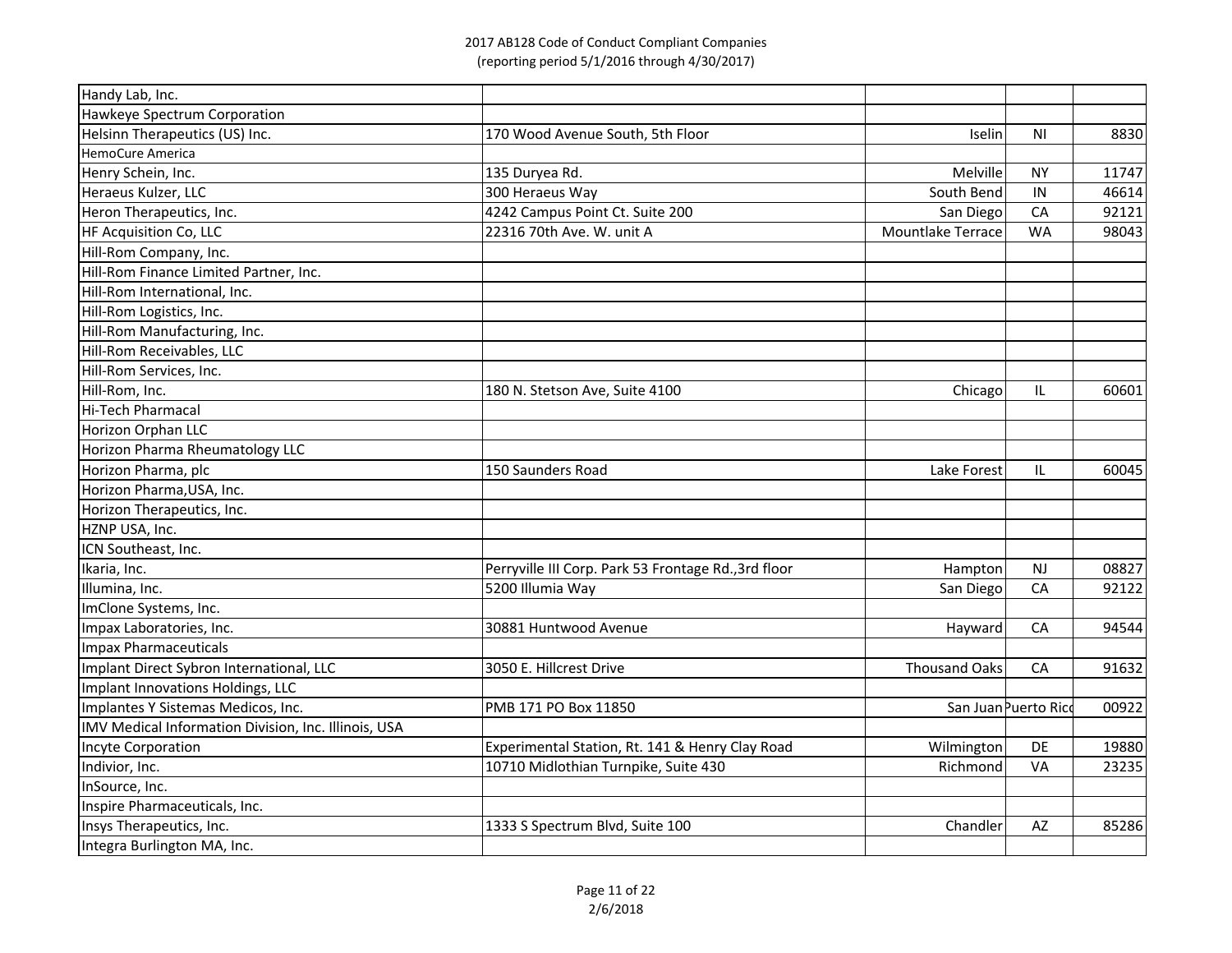| Integra LifeSciences Corporation                            |                                        |                      |           |       |
|-------------------------------------------------------------|----------------------------------------|----------------------|-----------|-------|
| Integra LifeSciences Corrporation, & DBAs Integra Pain      |                                        |                      |           |       |
| Management and Integra NeuroScienes                         | 311 Enterprise Drive                   | Plainsboro           | <b>NJ</b> | 08536 |
| Integra LifeSciences Holdings Corporation                   |                                        |                      |           |       |
| Integra LifeSciences Sales, LLC                             |                                        |                      |           |       |
| Integra Sales, Inc.                                         |                                        |                      |           |       |
| Integrated Commercialization Solutions, Inc.                | 1195 Trademark Dr, Suite 102           | Reno                 | <b>NV</b> | 89521 |
| Integrated Commercialization Solutions, Inc.                | 345 International Boulvard, Suite 400A | <b>Brooks</b>        | KY        | 40109 |
| Integrated Commercialization Solutions, Inc.                | 420 International Boulvard, Suite 500  | <b>Brooks</b>        | KY        | 40109 |
| Integrated Commercialization Solutions, Inc.                | 5360 Capital Court, Suite 102          | Reno                 | <b>NV</b> | 89502 |
| Intercept Pharmaceuticals, Inc.                             | 10 Hudson Yards, 37th Floor            | <b>New York</b>      | <b>NY</b> | 10001 |
| International Marketing Ventures, Ltd Maryland, USA         |                                        |                      |           |       |
| International Medication Systems, Ltd.                      |                                        |                      |           |       |
| Interpore Cross International, LLC dba Zimmer Biomet Irvine |                                        |                      |           |       |
| Interpore Spine, LLC                                        |                                        |                      |           |       |
| Intersect ENT                                               | 1555 Adams Drive                       | <b>Menlo Park</b>    | CA        | 94025 |
| Intervet Inc./dba/Merck Animal Health                       | 2 Giralda Farms                        | Madison              | NJ        | 07940 |
| logyn, Inc.                                                 |                                        |                      |           |       |
| Ipsen Biopharmaceuticals, Inc.                              | 106 Allen Road                         | <b>Basking Ridge</b> | <b>NJ</b> | 07920 |
| Iroko Pharmaceuticals, LLC                                  | One Kew Place, 150 Rouse Blvd          | Philadelphia         | PA        | 19112 |
| Ironwood Phamaceuticals, Inc.                               | 301 Binney Street, 2nd floor           | Cambridge            | MA        | 02142 |
| IsoTis Inc.                                                 |                                        |                      |           |       |
| IsoTis OrthoBiologics, Inc.                                 |                                        |                      |           |       |
| Jamabil US, Inc.                                            |                                        |                      |           |       |
| Janssen Biotech, Inc                                        | 800 Ridgeview Rd.                      | Horsham              | PA        | 19044 |
| Janssen Diagnostics, LLC                                    | 700 US Route 202                       | Raritan              | <b>NJ</b> | 08869 |
| Janssen Pharmaceuticals, Inc.                               | 1125 Trenton-Harbourton Road           | Titusville           | <b>NJ</b> | 08560 |
| Janssen Therapeutics, Division of Janssen Products LP       | 1125 Trenton-Harbourton Road           | Titusville           | <b>NJ</b> | 08560 |
| Jarit Instruments, Inc.                                     |                                        |                      |           |       |
| Jazz Pharmaceuticals, Inc.                                  | 3180 Porter Drive                      | Palo Alto            | CA        | 94304 |
| Johnson & Johnson Consumer, Inc.                            | 199 Grandview Road                     | Skillman             | <b>NJ</b> | 08855 |
| Johnson & Johnson HealthCare Systems, Inc.                  | 425 Hoes Lane                          | Piscataway           | <b>NJ</b> | 08854 |
| Johnson & Johnson Vision Care, Inc.                         | 7500 Centurion Parkway, Suite 100      | Jacksonville         | FL.       | 32256 |
| Kadmon Pharmaceuticals, LLC                                 | 119 Commonwealth Drive                 | Warrendale           | PA        | 15086 |
| Kaleo, Inc                                                  | 111 Virginia Street, Ste 300           | Richmond             | VA        | 23219 |
| Karl Storz Endoscopia Latino America Incorporated           |                                        |                      |           |       |
| Karl Storz Endoscopy-America, Inc.                          | 2151 E. Grand Ave                      | El Segundo           | CA        | 90245 |
| Karl Storz Endovision, Inc.                                 |                                        |                      |           |       |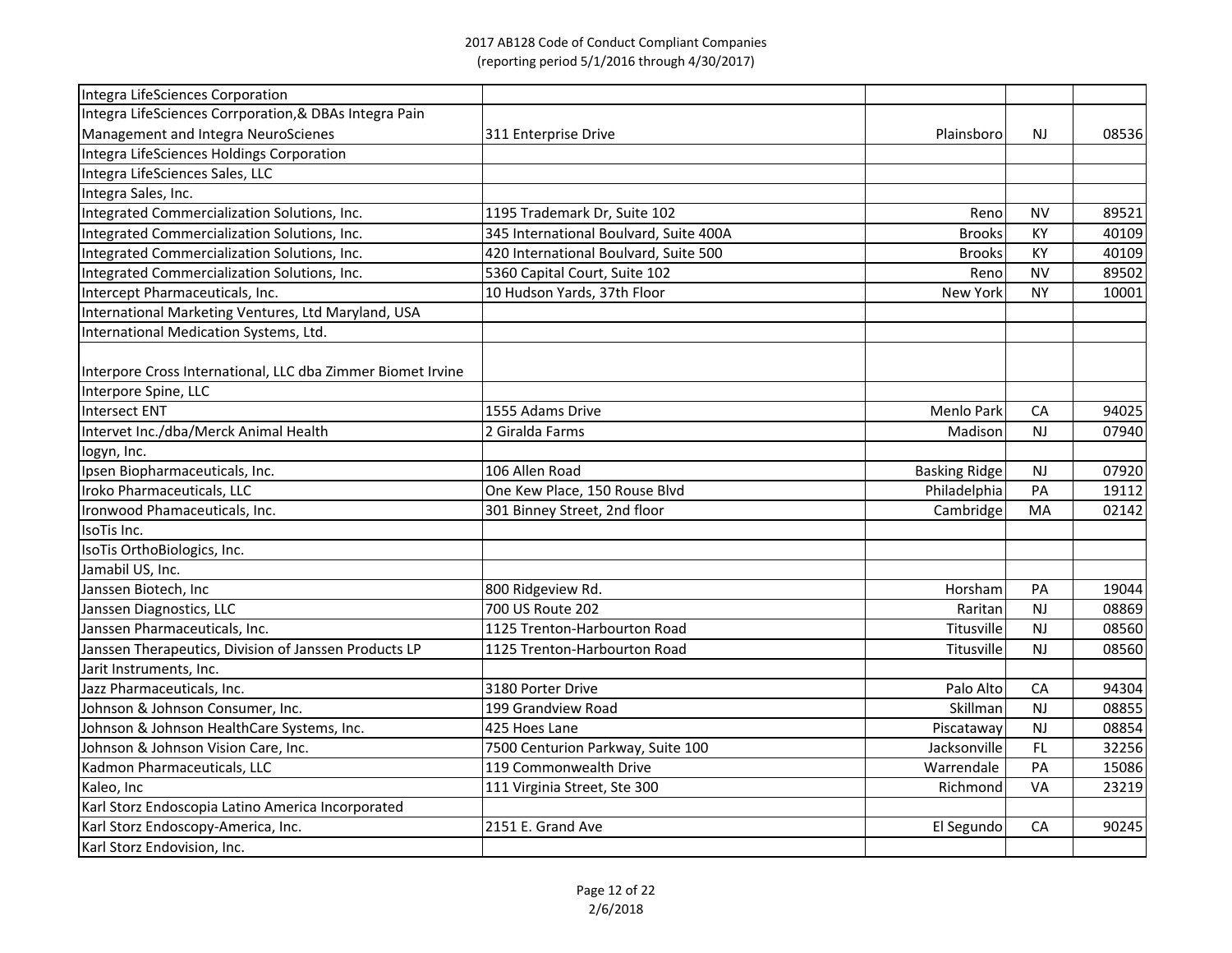| Karl Storz Imaging, Inc.                                 |                               |                   |           |       |
|----------------------------------------------------------|-------------------------------|-------------------|-----------|-------|
| Karl Storz Lithotripsy-America, Inc.                     |                               |                   |           |       |
| Kastle Therapeutics, LLC                                 | 181 West Madison, Suite 3400  | Chicago           | IL        | 60602 |
| KaVo Dental Technologies, LLC                            | 1717 West Collins Avenue      | Orange            | CA        | 92867 |
| KCL USA, Inc.                                            | 1360 Greg Street, Suite 238   | Sparks            | <b>NV</b> | 89118 |
| KCL USA, Inc. (provider license)                         | 3175 W Ali Baba Ln, Suite 806 | Las Vegas         | <b>NV</b> | 89118 |
| KCL USA, Inc. (wholesaler license)                       | 3175 W Ali Baba Ln, Suite 806 | Las Vegas         | <b>NV</b> | 89118 |
| Kedrion Biopharma Inc.                                   | 400 Kelby St 11th floor       | Ft. Lee           | <b>NJ</b> | 07024 |
| <b>Kerr Corporation</b>                                  | 1717 West Collins Avenue      | Orange            | CA        | 92867 |
| <b>Kirschner Medical Corporation</b>                     |                               |                   |           |       |
| Kowa Pharmaceuticals America, Inc.                       | 530 Industrical Park Blvd.    | Montgomery        | AL        | 36117 |
| Kyowa Kirin International plc incorporated (Scotland)    |                               |                   |           |       |
| Kyowa Kirin Limited (incorporated in England and Wales)  |                               |                   |           |       |
| Kyowa Kirin Pharmaceutical Development Limited           |                               |                   |           |       |
| (incorporated in England and Wales)                      |                               |                   |           |       |
| Kyowa Kirin, Inc.                                        | 135 Route 202/206 Suite 6     | Bedminster        | <b>NJ</b> | 07921 |
| Lantheus Medical Imaging, Inc.                           | 331 Treble Cove Road          | N. Billerica      | MA        | 01862 |
| Lanx Puerto Rico, LLC                                    |                               |                   |           |       |
| <b>LDR Spine USA</b>                                     |                               |                   |           |       |
| Leadiant Biosciences, Inc.                               | 9841 Washingtonian Blvd.      | Gaithersburg      | <b>MD</b> | 20878 |
| Leo Pharma, Inc.                                         | 7 Giralda Farms               | Madison           | <b>NJ</b> | 07940 |
| <b>Lexicon Pharmaceuticals</b>                           | 8800 Technology Forest Place  | The Woodlands     | <b>TX</b> | 77381 |
| Liberator Medical Supply, Inc.                           |                               |                   |           |       |
| LifeCell Corporation (10 months under Lifecell -2 months |                               |                   |           |       |
| under Allergan)                                          | One Millennium Way            | <b>Branchburg</b> | <b>NJ</b> | 08876 |
| LifeNet Health                                           | 1864 Concert Drive            | Virginia Beach    | <b>VA</b> | 23453 |
| LifeScan, Inc.                                           | 1000 Gilbraltar Drive         | Milpitas          | CA        | 95035 |
| Lilly USA, LLC                                           |                               |                   |           |       |
| Lineage Pharmaceuticals LLC                              |                               |                   |           |       |
| LivaNova PLC                                             | 100 Cyberonics Blvd           | Houston           | <b>TX</b> | 77058 |
| Luitpold Pharmaceuticals, Inc.                           | One Luitpold Drive            | Shirley           | <b>NY</b> | 11967 |
| Lundbeck LLC                                             | Four Parkway North            | <b>Deerfield</b>  | П.        | 60015 |
| Lutonix, Inc.                                            |                               |                   |           |       |
| LVB Acquisition, Inc.                                    |                               |                   |           |       |
| Magellan Diagnostics, Inc.                               | 101 Billerica Ave, Bldg 4     | North Billerica   | MA        | 01862 |
| Mallinckrodt Brand Pharmaceuticals, Inc.                 |                               |                   |           |       |
| Mallinckrodt LLC                                         |                               |                   |           |       |
| Mallinckrodt, Inc.                                       | 675 McDonnell Blvd.           | Hazelwood         | <b>MO</b> | 63042 |
| <b>Mannkind Corporation</b>                              | 25134 Rye Canyon Loop         | Valencia          | CA        | 91355 |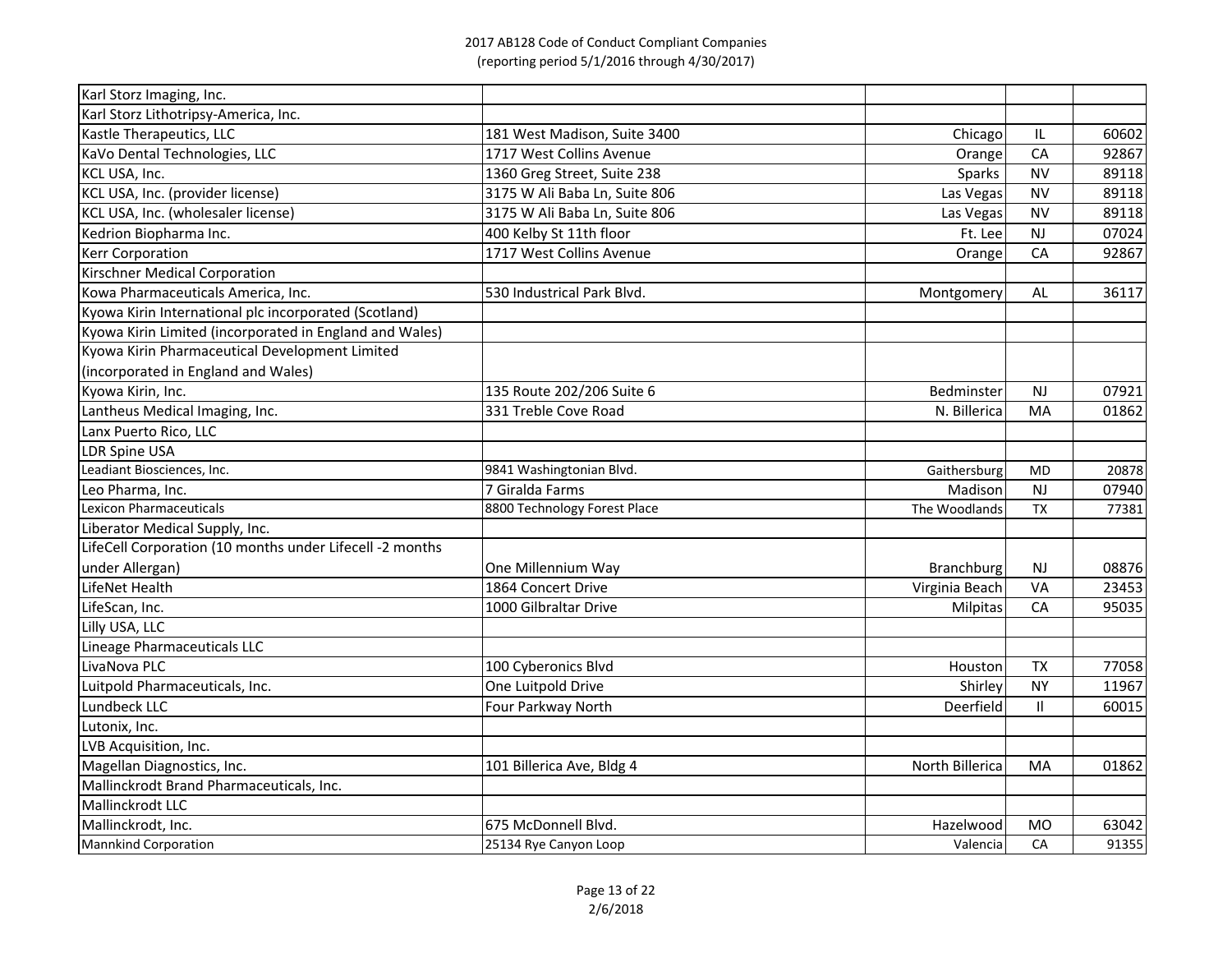| Mar Cor Purification, Inc.                            |                                     |               |           |       |
|-------------------------------------------------------|-------------------------------------|---------------|-----------|-------|
| Masimo Americas, Inc.                                 |                                     |               |           |       |
| <b>Masimo Corporation</b>                             | 52 Discovery                        | <b>Irvine</b> | CA        | 92618 |
| Masimo Semiconductor, Inc.                            |                                     |               |           |       |
| Mayne Pharma "Mayne Pharma US"                        | 1240 Sugg Parkway                   | Greenville    | <b>NC</b> | 27834 |
| MBI, Inc                                              | 1353 Arville St.                    | Las Vegas     | <b>NV</b> | 89102 |
| <b>McKesson Corporation</b>                           |                                     |               |           |       |
| McKesson Corporation and applicable entities          | One Post Road                       | San Francisco | CA        | 94104 |
| McKesson Medical-Surgical Minnesota Supply, Inc.      |                                     |               |           |       |
| McKesson Medical-Surgical, Inc.                       |                                     |               |           |       |
| McKesson Specialty Care Distribution Joint Venture LP |                                     |               |           |       |
| McKesson Specialty Distribution LLC                   |                                     |               |           |       |
| Meda Pharmaceuticals, Inc.                            |                                     |               |           |       |
| Medac Pharma, Inc.                                    | 29 N. Wacker Dr.                    | Chicago       | IL        | 60606 |
| Medacta USA, Inc.                                     | 1556 West Carroll Avenue, Suite 204 | Chicago       | IL        | 60607 |
| Medafor, Inc.                                         |                                     |               |           |       |
| Medex Cardio-Pulmonary, Inc.                          | 330 Corporate Woods Parkway         | Vernon Hills  | IL        | 60061 |
| Medical Device Business Services, Inc.                |                                     |               |           |       |
| Medical Innovations, Inc.                             |                                     |               |           |       |
| Medicines360                                          | 353 Sacramento Street, Suite 300    | San Francisco | CA        | 94111 |
| <b>Medicis Pharmaceuticals Corporation</b>            |                                     |               |           |       |
| Medimmune, LLC                                        |                                     |               |           |       |
| Mediq / PRN Life Support Services, LLC                |                                     |               |           |       |
| Medisca, Inc.                                         | 2955 W. Mesa Vista Ave.             | Las Vegas     | <b>NV</b> | 89118 |
| Medivance, Inc.                                       |                                     |               |           |       |
| Medivation, Inc.                                      |                                     |               |           |       |
| Medline Industries, Inc.                              | One Medline Place                   | Mundelein     | IL        | 60060 |
| Medline ReNewal                                       |                                     |               |           |       |
| MedTech Surgical Inc.                                 |                                     |               |           |       |
| Medtronic, PLC                                        | 710 Medtronic Pkway, LC370          | Minneapolis   | <b>MN</b> | 55432 |
| MegaDyne Medical Products Inc.                        |                                     |               |           |       |
| Mentor Worldwide LLC                                  | 33 Technology Drive                 | Irvine        | CA        | 92618 |
| Merck & Co., Inc.                                     | 2000 Galloping Hill Road            | Kenilworth    | <b>NJ</b> | 07033 |
| Merit Medical Systems, Inc.                           | 1600 West Merit Parkway             | South Jordan  | UT        | 84005 |
| Merlin Merger Sub, Inc.                               |                                     |               |           |       |
| Merz North America, Inc.                              | 6501 Six Forks Road                 | Raleigh       | <b>NC</b> | 27605 |
| Merz Pharmaceuticals, LLC                             |                                     |               |           |       |
| Merz, Inc.                                            |                                     |               |           |       |
| Metrex Research, LLC                                  | 1717 West Collins Avenue            | Orange        | CA        | 92867 |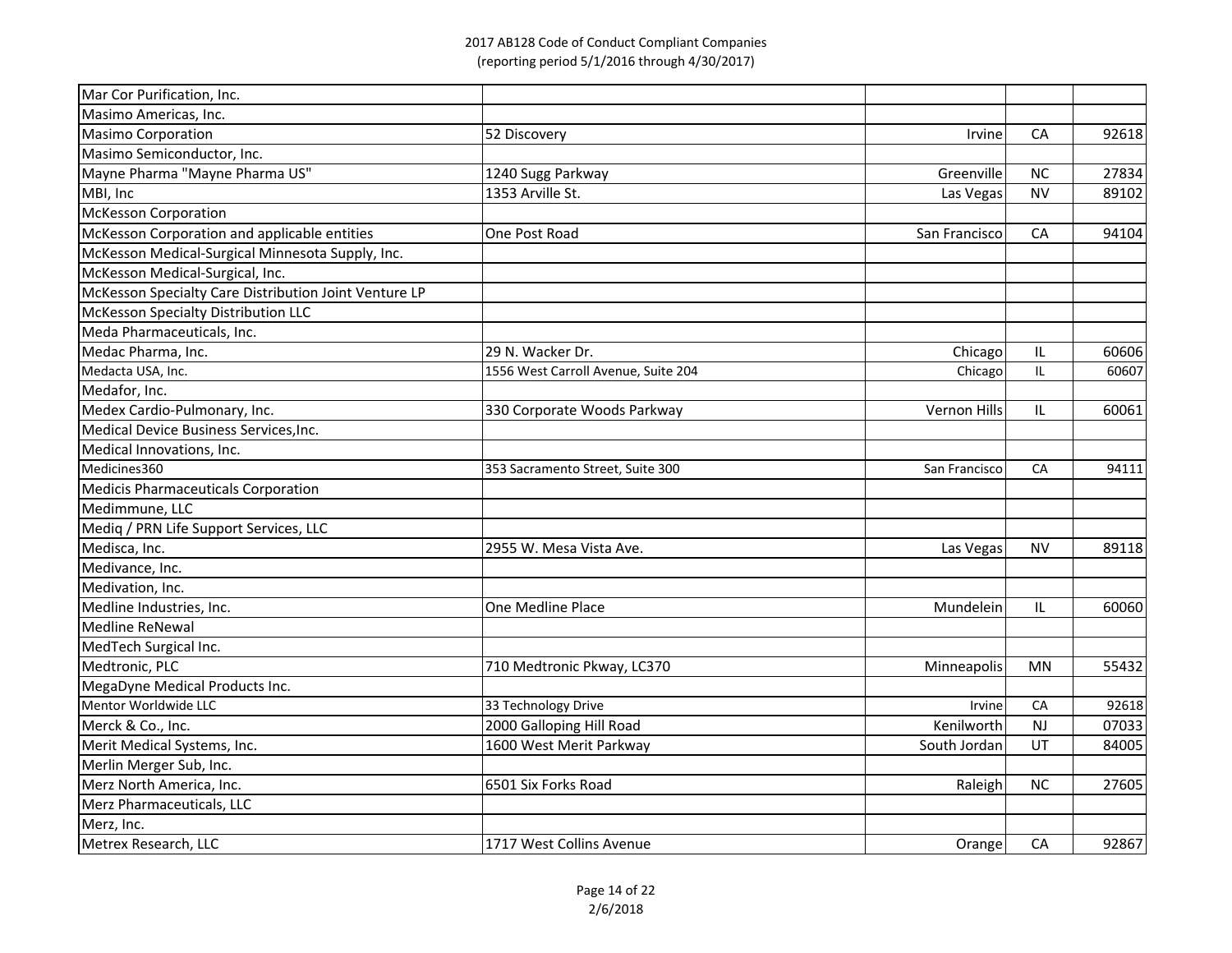| Micromeasurements Limited United Kingdom |                              |                     |           |       |
|------------------------------------------|------------------------------|---------------------|-----------|-------|
| MicroPort Orthopedics, Inc.              | 5677 Airline Road            | Arlington           | <b>TN</b> | 38002 |
| MicroVention, Inc.                       | 1311 Valencia Ave            | Tustin              | CA        | 92790 |
| Millennium Pharmaceuticals, Inc.         | 40 Landsdowne Street         | Cambridge           | MA        | 02139 |
| Minnesota Scientific, Inc.               |                              |                     |           |       |
| Miramar Labs, Inc.                       | 2790 Walsh Avenue            | Santa Clara         | CA        | 95051 |
| Misonix, Inc.                            | 1938 New Highway             | Farmingdale         | <b>NY</b> | 11735 |
| <b>Mission Pharmacal Company</b>         | 10999 IH 10 West, #1000      | San Antonio         | <b>TX</b> | 78230 |
| Mist Pharmaceuticals, LLC                | 11 Commerce Drive, 1st Floor | Cranford            | <b>NJ</b> | 07016 |
| MJ Bioworks, Inc. Delaware, USA          |                              |                     |           |       |
| Monaghan Medical Corporation             | 5 Latour Ave, Suite 1600     | Plattsburgh         | <b>NY</b> | 12901 |
| <b>Moore Medical LLC</b>                 |                              |                     |           |       |
| Mortara Instrument, Inc.                 |                              |                     |           |       |
| Mylan Institutional, Inc.                |                              |                     |           |       |
| Mylan Institutional, LLC                 |                              |                     |           |       |
| Mylan N.V.                               |                              |                     |           |       |
| Mylan Pharmaceuticals, Inc.              | 781 Chestnut Ridge Road      | Morgantown          | <b>WV</b> | 26505 |
| Mylan Specialty L.P.                     |                              |                     |           |       |
| Myriad Genetic Laboratories, Inc.        | 320 Wakara Way               | Salt Lake City      | UT        | 84108 |
| NeoMedics, Inc.                          | 3451 Plano Parkway           | Lewisville          | tx        | 75056 |
| Neomend, Inc.                            |                              |                     |           |       |
| Neos Therapeutics Brands, LLC            | 2940 N. Hwy 360, Suite 400   | <b>Grand Praire</b> | <b>TX</b> | 75050 |
| NeoStrata                                |                              |                     |           |       |
| NeoTract, Inc.                           | 4473 Willow Road, Suite 100  | Pleasanton          | CA        | 94588 |
| Nestle' Health Care Nutrition, Inc.      | 12500 Whitewater Dr.         | Minnetonka          | <b>MN</b> | 55419 |
| Neuronetics, Inc.                        | 3222 Phonenixville Pike      | Malvern             | PA        | 19355 |
| NeuWave Medical Inc.                     |                              |                     |           |       |
| <b>Nevro Corporation</b>                 | 1800 Bridge Parkway          | <b>Redwood City</b> | CA        | 94065 |
| Nobel Biocare USA                        | 22715 Savi Ranch Parkway     | Yorba Linda         | CA        | 92887 |
| Novartis Pharmaceuticals Corporation     | 59 Route 10                  | East Hanover        | <b>NJ</b> | 07936 |
| Novem Pharmaceuticals, Inc.              | 11960 WS 144 St.             | Miami               | FL.       | 33186 |
| Novo Nordisk, Inc.                       | 100 College Road West        | Princeton           | <b>NJ</b> | 08540 |
| Novocure, Inc.                           | 195 Commerce Way             | Portsmouth          | <b>NH</b> | 03801 |
| Nuvasive Specialized Orthopedics, Inc.   |                              |                     |           |       |
| NuVasive, Inc.                           | 7475 Lusk Boulevard          | San Diego           | CA        | 92121 |
| NxStage Medical, Inc.                    | 439 S. Union St. 5th floor   | Lawrence            | MA        | 01843 |
| Oak Pharmaceuticals, Inc.                |                              |                     |           |       |
| Oceanside Pharmaceuticals, Inc.          |                              |                     |           |       |
| Olta Pharmaceuticals Corp.               |                              |                     |           |       |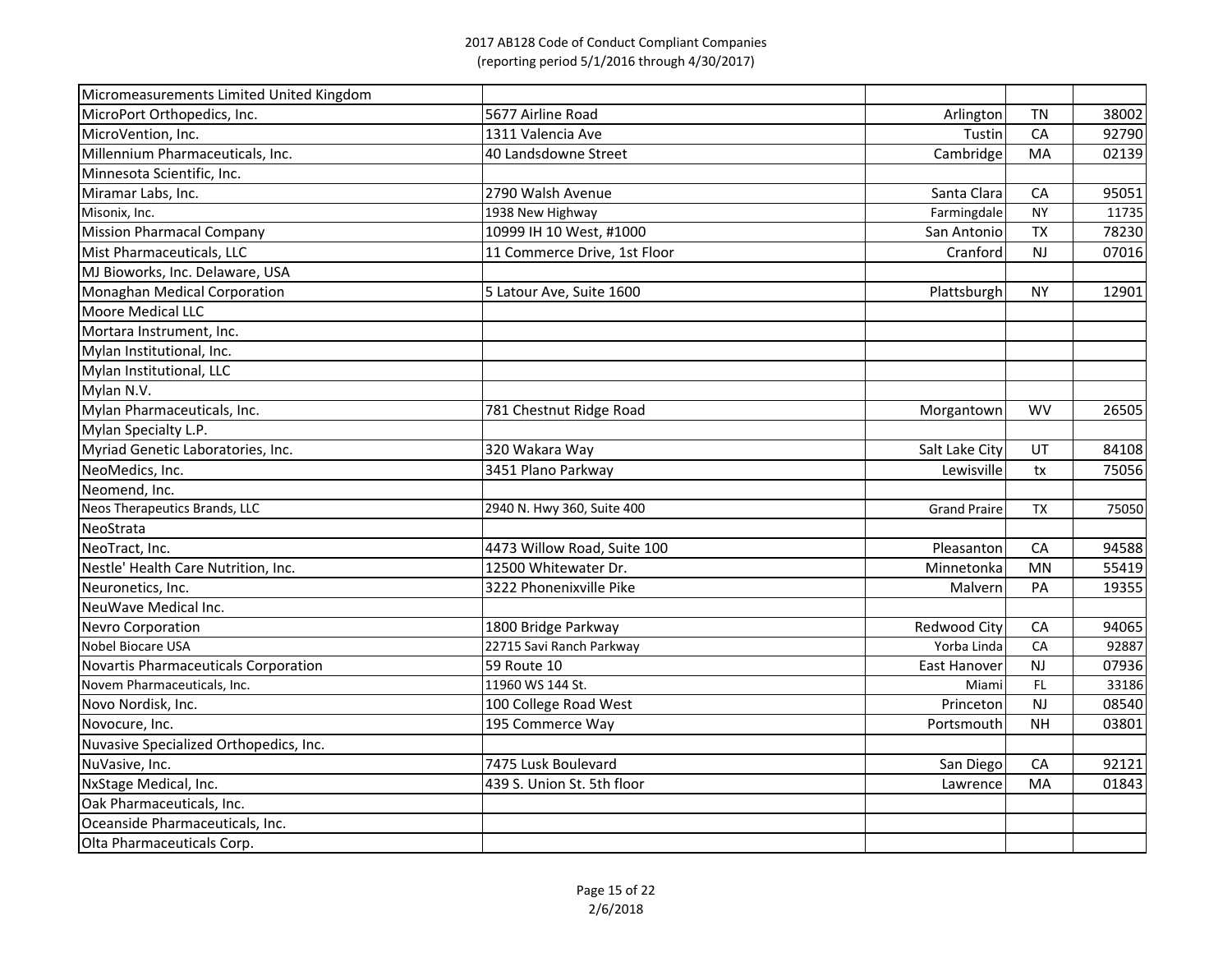| Olympus America, Inc.                  | 3500 Corporate Parkway                       | <b>Center Valley</b> | PA        | 18034 |
|----------------------------------------|----------------------------------------------|----------------------|-----------|-------|
| <b>Olympus Corporation of Americas</b> | 3500 Corporate Parkway                       | <b>Center Valley</b> | PA        | 18034 |
| <b>Omeros Corporation</b>              | 201 Elliott Avenue West                      | Seattle              | <b>WA</b> | 98119 |
| Omni Motion, Inc.                      |                                              |                      |           |       |
| <b>Oncology Supply</b>                 | 2801 Horace Shepard Drive                    | Dothan               | AL        | 36303 |
| On-X Life Technologies                 | 1300 East Anderson Lane, Bldg. B             | Austin               | <b>TX</b> | 78752 |
| Ony, Inc                               | 1576 Sweet Home Road                         | Amherst              | <b>NY</b> | 14228 |
| Optos Incorporated                     | 67 Forest Street                             | Malborough           | MA        | 01752 |
| OraMetrix Inc.                         | 2360 Campbell Creek Blvd, #400               | Richardson           | <b>TX</b> | 75082 |
| Orapharma TopCo Holdings, Inc.         |                                              |                      |           |       |
| Orapharma, Inc.                        |                                              |                      |           |       |
| OraSure Technologies, Inc.             | 220 E. First Street                          | Bethlehem            | PA        | 18015 |
| Orexigen Therapeutics, Inc.            | 3344 N. Torrey Pines Court, Suite 200        | LaJolla              | CA        | 92037 |
| Orexo, US, Inc                         | 150 Headquarters Plaza, East Tower 5th Floor | Morristan            | NJ        | 07960 |
| <b>Ormco Corporation</b>               | 1717 West Collins Avenue                     | Orange               | CA        | 92867 |
| <b>Ortho Clinical Diagnostics</b>      | 1001 US Route 202 North                      | Raritan              | <b>NJ</b> | 08869 |
| Ortho Organizers, Inc.                 | 1822 Aston Ave                               | Carlsbad             | CA        | 92008 |
| <b>Ortho Transmission LLC</b>          |                                              |                      |           |       |
| Orthofix Development, Inc.             | 3451 Plano Parkway                           | Lewisville           | <b>TX</b> | 75056 |
| Orthofix Holdings, Inc.                | 3451 Plano Parkway                           | Lewisville           | <b>TX</b> | 75056 |
| Orthofix, Inc.                         | 3451 Plano Parkway                           | Lewisville           | <b>TX</b> | 75056 |
| Orthopaedic Advantage, LLC             |                                              |                      |           |       |
| Osteogenics, Inc.                      | 3451 Plano Parkway                           | Lewisville           | <b>TX</b> | 75056 |
| OsteoMed LLC                           | 3885 Arapaho Rd.                             | Addison              | <b>TX</b> | 75001 |
| Otonomy, Inc.                          | 6275 Nancy Ridge Drive, Suite 100            | San Diegol           | CA        | 92121 |
| Otsuka America Pharmaceutical, Inc.    | 2440 Research Blvd.                          | Rockville            | <b>MD</b> | 20850 |
| Pacira Pharmaceuticals, Inc            | 5 Sylvan Way, Suite 300                      | Parsippany           | <b>NJ</b> | 7054  |
| Par Pharmaceutical                     | 130 Vintage Drive                            | Huntsville           | AL        | 35811 |
| Paradigm Spine, LLC                    | 505 Park Avenue, 14th floor                  | New York             | <b>NY</b> | 10022 |
| PARI Respiratory Equipment, Inc.       | 2412 Pari Way                                | Midlothian           | VA        | 23112 |
| Patriot Pharmaceuticals, LLC.          | 1125 Trenton-Harbourton Rd.                  | Titusville           | <b>NJ</b> | 08560 |
| Patterson Companies. Inc.              | 1031 Mendota Heights Road                    | St. Paul             | MN        | 55120 |
| Patterson Dental Supply, Inc.          | 1030 Winding Creek Road, Suite 150           | Roseville            | CA        | 95678 |
| Patterson Dental Supply, Inc.          | 309 W 2880 South                             | Salt Lake City       | UT        | 84115 |
| Patterson Dental Supply, Inc.          | 6555 Tenaya Way, #100                        | Las Vegas            | <b>NV</b> | 89113 |
| Patterson Logistics Services, Inc.     | 1905 Lakewood Dr.                            | Boone                | IA        | 50036 |
| Patterson Logistics Services, Inc.     | 6419 S. 228th Street, Suite 101              | Kent                 | <b>WA</b> | 98032 |
| Patterson Logistics Services, Inc.     | 7055 Cleveland Road                          | South Bend           | IN        | 46628 |
| Patterson Logistics Services, Inc.     | 800 Monte Vista Drive                        | Dinuba               | CA        | 93618 |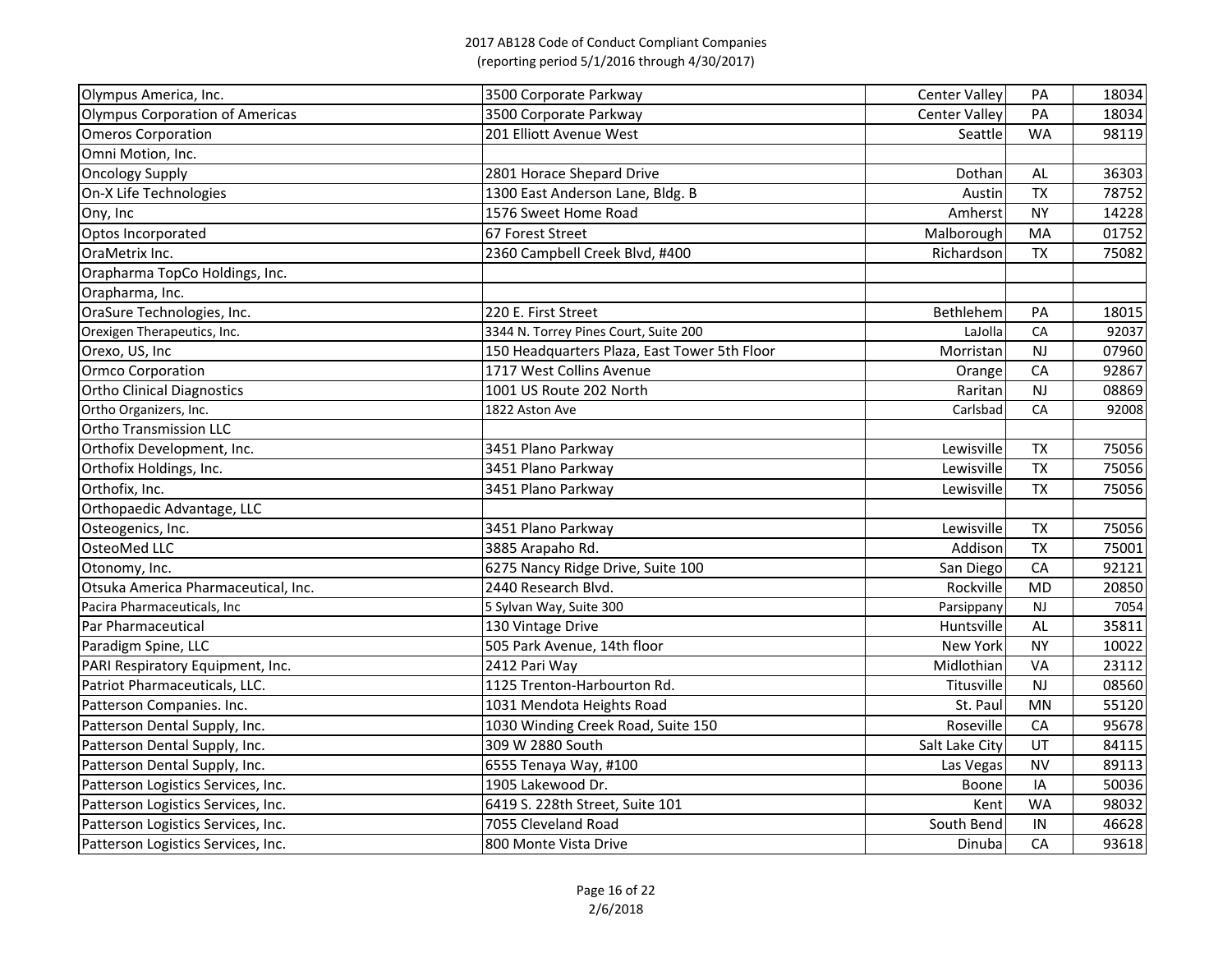| Patterson Logistics Services, Inc.                            | 925 Carolina Pines Blvd, Suite B              | Blythewood              | <b>SC</b>      | 29016 |
|---------------------------------------------------------------|-----------------------------------------------|-------------------------|----------------|-------|
| Patterson Veterinary Supply, Inc.                             | 23048 N 15th Ave.                             | Phoenix                 | AZ             | 85027 |
| Patterson Veterinary Supply, Inc.                             | 3604 Kimball Drive                            | Kansas City             | M <sub>O</sub> | 64161 |
| Patterson Veterinary Supply, Inc.                             | 802 134th St. SW, Suite 100                   | Everett                 | <b>WA</b>      | 98204 |
| PD-Rx Pharmaceuticals, Inc.                                   | 727 North Ann Arbor                           | Oklahoma City           | OK             | 73127 |
| Pedinol Pharmacal, Inc.                                       |                                               |                         |                |       |
| Penumbra, Inc.                                                | 1351 Harbor Bay Parkway                       | Alameda                 | CA             | 94502 |
| Pernix Therapeutics Holdings, Inc.                            | 10 N. Park Place, Suite 201                   | Morritown               | <b>NJ</b>      | 07960 |
| Pernix Therapeutics, LLC                                      |                                               |                         |                |       |
| PETNET Solutions, Inc.                                        |                                               |                         |                |       |
| Pfizer Consumer Healthcare                                    | 5 Geralda Farms                               | Madison                 | <b>NJ</b>      | 07940 |
| Pfizer, Inc.                                                  | 235 East 42nd Street                          | New York                | <b>NY</b>      | 10017 |
| Pharmacyclics, Inc.                                           | 995 East Arques Avenue                        | Sunnyvale               | CA             | 94085 |
| Pharming Healthcare, Inc.                                     | 100 Connell Drive, Suite 2300                 | <b>Berkeley Heights</b> | <b>NJ</b>      | 7922  |
| Pharmingen                                                    |                                               |                         |                |       |
|                                                               |                                               |                         |                |       |
| Philips Healthcare, Division of Philips North America Corp.   | 3000 Minuteman Road                           | Andover                 | MA             | 01810 |
| Pinnacle Biologics, Inc.                                      | 2801 Lakeside Dr.                             | Bannockburn             | IL.            | 60015 |
| PneumRx, Inc.                                                 | 4255 Burton Drive                             | Santa Clara             | CA             | 95054 |
| Precise Dental Products, Ltd. And other companies that sells  |                                               |                         |                |       |
| Integra Products in NV or is acquired by Integra              |                                               |                         |                |       |
|                                                               |                                               |                         |                |       |
| Prestium Pharmaceuticals, Inc. subsidary of Myland D.T., Inc. |                                               |                         |                |       |
| Preswick Pharmaceuticals, Inc.                                |                                               |                         |                |       |
| Princeton Pharma Holdings, LLC Aton Pharma, Inc. Biovail      |                                               |                         |                |       |
| Americas Corporation Biovail NTI Inc.                         |                                               |                         |                |       |
| Private Formula Corporation                                   |                                               |                         |                |       |
| Proctor & Gamble Distributing, LLC                            | One Proctor & Gamble Plaza                    | Cincinnati              | OH             | 45202 |
| <b>Professional Hospital Supply (PHS)</b>                     |                                               |                         |                |       |
| Prometheus Laboratories, Inc.                                 | 9410 Carroll Park Drive                       | San Diego               | CA             | 92121 |
| Promius Pharma, LLC                                           | 200 Somerset Corp. Blvd., Bldg. II, 7th floor | <b>Bridgewater</b>      | <b>NJ</b>      | 08807 |
| PSS World Medical, Inc.                                       | 4345 Southpoint Blvd.                         | Jacksonville            | FL.            | 32250 |
| Purdue Pharma LP (Rx)                                         | One Stamford Forum / 201 Tresser Blvd.        | Stamford                | <b>CT</b>      | 06901 |
| Purdue Products LP (OTC)                                      | One Stamford Forum / 201 Tresser Blvd.        | Stamford                | <b>CT</b>      | 06901 |
| QK Healthcare, Inc.                                           | 35 Sawgrass Drive                             | <b>Bellport</b>         | <b>NY</b>      | 11713 |
| QOL Medical, LLC                                              | 3405 Ocean Drive                              | Vero Beach              | FL.            | 32963 |
| Qualitest Pharmaceuticals                                     | 130 Vintage Drive                             | Huntsville              | AL             | 35811 |
| Questcor Pharmaceuticals                                      | 26118 Research Road                           | Hayward                 | CA             | 94545 |
| Radiometer America, Inc.                                      | 250 S. Kraemer Blvd.                          | <b>Brea</b>             | CA             | 92821 |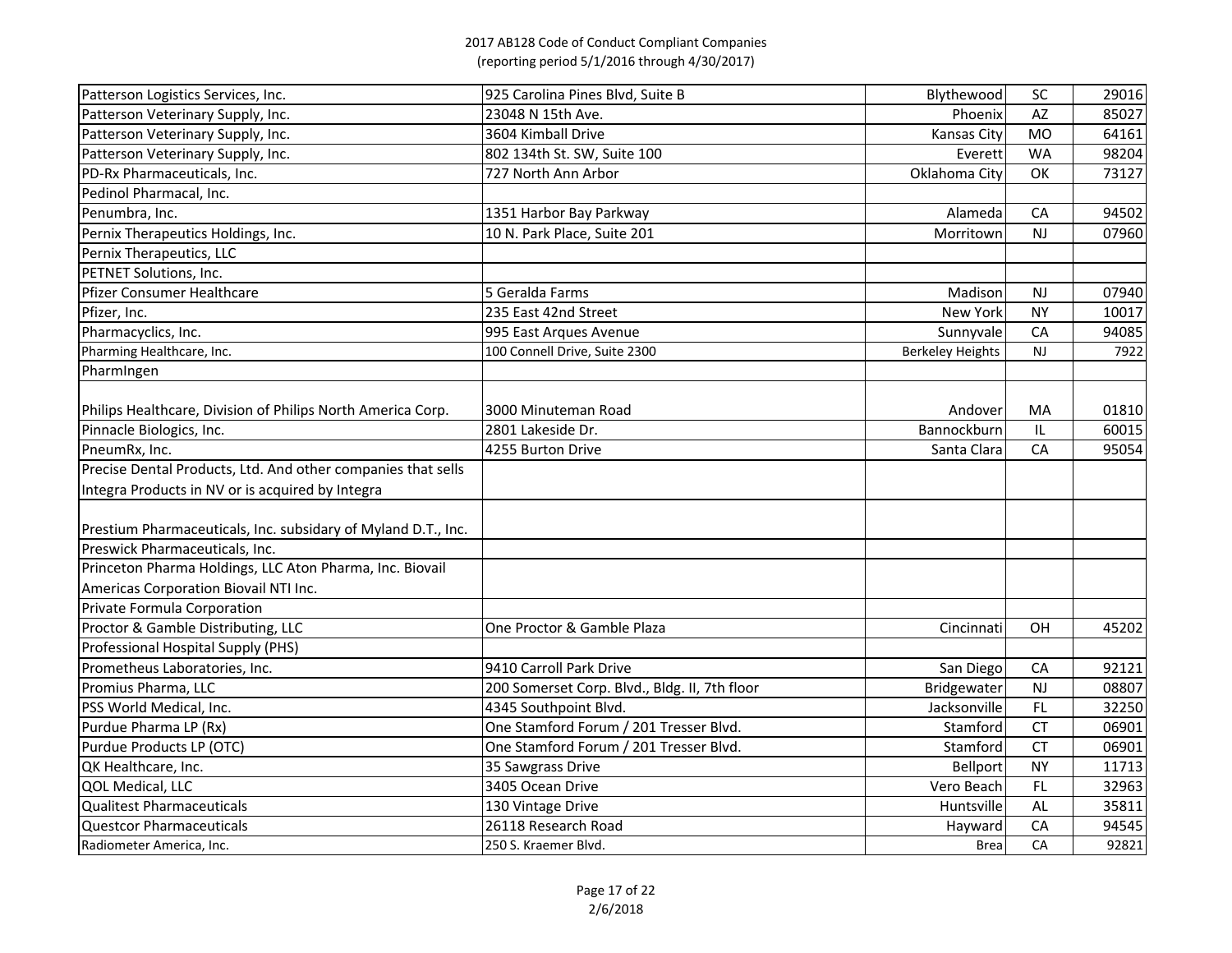| Raindance Techologies Limited United Kingdom         |                                                    |                    |                |       |
|------------------------------------------------------|----------------------------------------------------|--------------------|----------------|-------|
| Raindance Techologies, Inc. Delaware, USA            |                                                    |                    |                |       |
| Ranbaxy Laboratories, Inc.                           | 602 College Road East, Suite 2100                  |                    |                |       |
| Regeneron Health Solutions, Inc.                     |                                                    |                    |                |       |
| Regeneron Pharmaceuticals, Inc.                      | 777 Old Saw Mill River Rd.                         | Tarrytown          | <b>NY</b>      | 10591 |
| Relypsa, Inc.                                        | 100 Cardinal Way                                   | Redwood City       | CA             | 94063 |
| Rempex Pharmaceuticals, Inc.                         | 11534 Sorrento Valley Way                          | San Diego          | CA             | 92121 |
| Renaissance Pharma Inc.                              | 411 S. State St., Suite E-100                      | Newton             | PA             | 18940 |
| Renaud Skin Care Laboratories, Inc.                  |                                                    |                    |                |       |
| Research Specialties for Laboratories N.V. Belgium   |                                                    |                    |                |       |
| Respiratory Diagnostics, Inc. Washington, USA        |                                                    |                    |                |       |
| Retrophin, Inc.                                      | 3721 Valley Centre Dr.                             | San Diego          | CA             | 92130 |
| Revision Optics, Inc.                                | 25651 Atlantic Ocean Drive, Ste. A-1               | Lake Forest CA     |                | 92630 |
| <b>Rhodes Pharmaceuticals LP</b>                     | 498 Washington St                                  | Coventry           | R <sub>l</sub> | 02816 |
| Rhythmia Medical, Inc.                               |                                                    |                    |                |       |
| Richie Pharmacal Co.                                 | 119 State Ave.                                     | Glasgow            | KY             | 42141 |
| Roche Molecular Systems, Inc.                        | 4300 Hacienda Drive                                | Pleasanton         | CA             | 94588 |
| <b>Roche Sequencing Solutions</b>                    |                                                    |                    |                |       |
| <b>Rochester Medical Corportation</b>                |                                                    |                    |                |       |
| Rouses Point Pharmaceuticals, LLC                    | 11 Commerce Drive, 1st Floor                       | Cranford           | NJ             | 07016 |
| R-Pharm US, LLC                                      | 3120 Princton Pike, Suite 301                      | Lawrence           | <b>NJ</b>      | 08648 |
| <b>Rspondwell LLC</b>                                |                                                    |                    |                |       |
| Sadtler Research Laboratories Limtied United Kingdom |                                                    |                    |                |       |
| Sage Products                                        | 3909 Three Oaks Rd                                 | Cary               | IL             | 60013 |
| Sandoz, Inc.                                         | 100 College Road West                              | <b>Princeton</b>   | <b>NJ</b>      | 8844  |
| Sandra Medical, Inc.                                 |                                                    |                    |                |       |
| Sanofi US                                            | 55 Corporate Drive                                 | <b>Bridgewater</b> | <b>NJ</b>      | 08807 |
| Saol Therapeutics, Inc.                              | 1000 Holcomb Woods Parkway, Suite 270              | Roswell            | GA             | 30076 |
| Sarepta Therapeutics, Inc.                           | 215 First Street                                   | Cambridge          | MA             | 2142  |
| SeaSpine Holdings Corporation                        | 5770 Armada Drive                                  | Carlsbad           | CA             | 92009 |
| SeaSpine Orthopedics Corp                            |                                                    |                    |                |       |
| SeaSpine Sales LLC                                   |                                                    |                    |                |       |
| SeaSpine, Inc.                                       |                                                    |                    |                |       |
| Seattle Genetics, Inc.                               | 21823 30th Drive SE                                | <b>Bothell</b>     | <b>WA</b>      | 98021 |
| Sebela Pharmaceuticals, Inc.                         | 645 Hembree Parkway, Suite I                       | <b>Roswell</b>     | GA             | 30076 |
| Sedline, Inc.                                        |                                                    |                    |                |       |
| SenoRx, Inc.                                         |                                                    |                    |                |       |
| Septodont                                            | 205 Granite Run Drive                              | Lancaster          | PA             | 17601 |
| Seqirus, Inc.                                        | Holly Springs Business Park 475 Green Oaks Parkway | Holly Springs      | <b>NC</b>      | 27540 |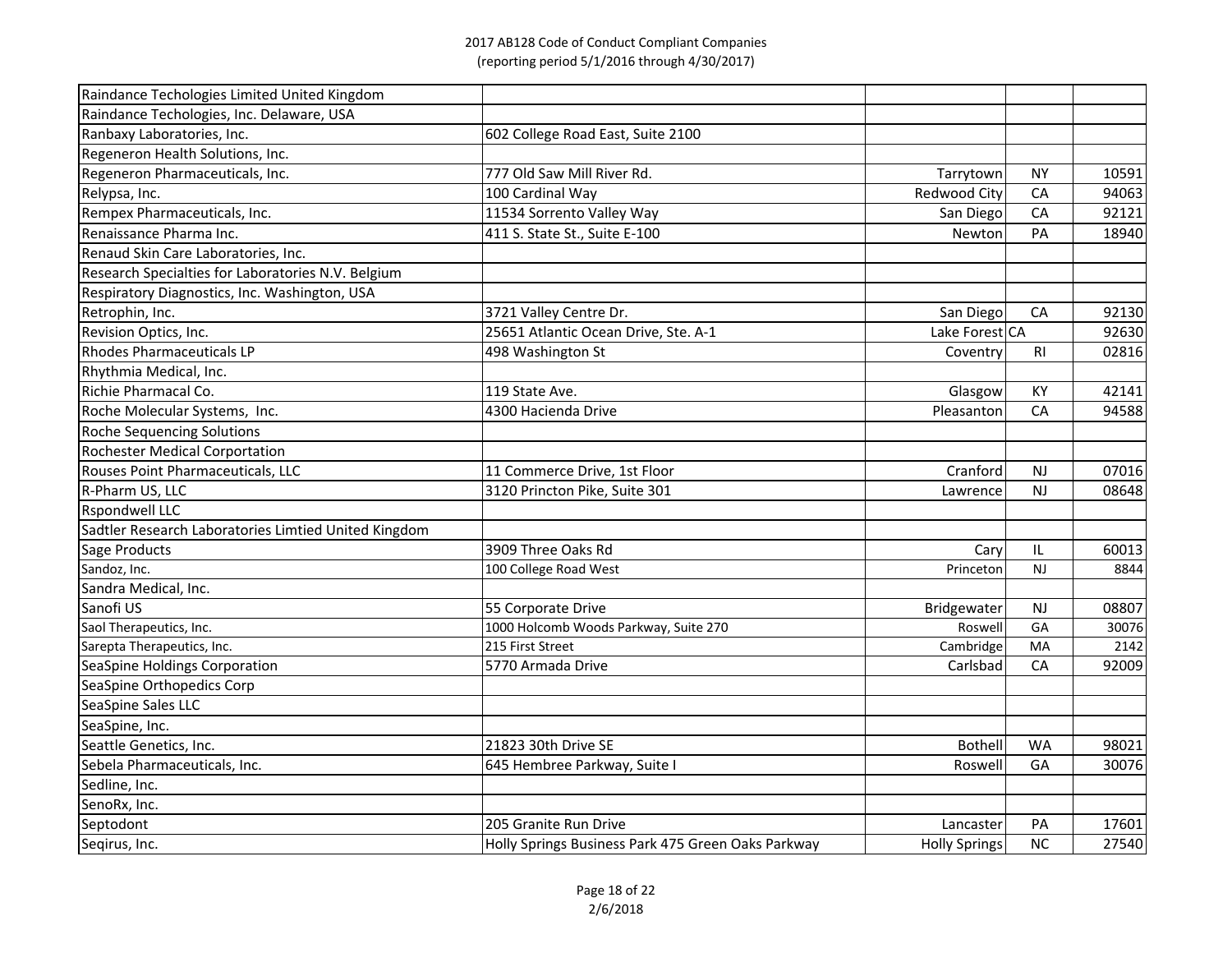| Shionogi, Inc.                                   | 300 Campus Drive                          | <b>Florham Park</b> | <b>NJ</b> | 07932 |
|--------------------------------------------------|-------------------------------------------|---------------------|-----------|-------|
| Shire Pharmaceuticals, Inc.                      | 725 Chesterbrook Blvd.                    | Wayne               | PA        | 19087 |
| Shockwave Medical, Inc.                          | 48501 Warm Springs Blvd, Suite 108        | Fremont             | CA        | 94539 |
| Siemens Healthcare Diagnostics, Inc.             |                                           |                     |           |       |
| Siemens Medical Solutions USA, Inc.              | 40 Liberty Blvd.                          | Malvern             | PA        | 19355 |
| Smith & Nephew, Inc. (Advanced Surgical Devices) | 150 Minuteman Road                        | Andover             | MA        | 01810 |
| Smith Medical Partners, LLC                      | 950 Lively Blvd.                          | Wood Dale           | IL.       | 60191 |
| Smiths Medical ASD, Inc.                         | 10 Bowman Drive                           | Keene               | <b>NH</b> | 03431 |
| Smiths Medical ASD, Inc.                         | 201 West Queen Street                     | Southington         | <b>CT</b> | 06489 |
| Smiths Medical ASD, Inc.                         | 3350 Granada Avenue N., Suite 100         | Oakdale             | <b>MN</b> | 55042 |
| Smiths Medical ASD, Inc.                         | 5700 West 23rd Avenue                     | Gary                | IN        | 46406 |
| Smiths Medical ASD, Inc.                         | 6000 Nathan Lane North                    | Minneapolis         | <b>MN</b> | 55442 |
| Smiths Medical ASD, Inc.                         | 6250 Shier Rings Road                     | Dublin              | OH        | 43016 |
| Smiths Medical ASD, Inc.                         | 9124 Polk Lane, Suite 101                 | Olive Branch        | <b>MS</b> | 38671 |
| Sobi, Inc.                                       | 890 Winter Street                         | Waltham             | MA        | 02451 |
| Solstice Neurosciences, LLC                      | 4010 Dupont Circle, Suite L-07            | Louisville          | KY        | 40207 |
| SoniTrack Systems, Inc.                          |                                           |                     |           |       |
| Sorin CRM USA, Inc.                              |                                           |                     |           |       |
| Sorin Group USA, Inc.                            |                                           |                     |           |       |
| Southern Anesthesia and Surgical, Inc.           | 1155 South Rock Blvd, Suite 460           | Reno                | <b>NV</b> | 89502 |
| Southern Anesthesia and Surgical, Inc.           | 2308 N. Sweetgum Ave                      | <b>Broken Arrow</b> | OK        | 74012 |
| Southern Anesthesia and Surgical, Inc.           | 38408 N. 23rd Drive                       | <b>Desert Hills</b> | AZ        | 85086 |
| Southern Anesthesia and Surgical, Inc.           | One Southern Ct.                          | West Columbia       | <b>SC</b> | 29169 |
| Spiration, Inc., dba Olympus Respiratory America | 6675 185th Avenue N.E.                    | Redmond             | <b>WA</b> | 98052 |
| SPO2.com, Inc.                                   |                                           |                     |           |       |
| <b>Spring BioScience Corporation</b>             |                                           |                     |           |       |
| SPS Medical Supply Corp.                         |                                           |                     |           |       |
| St. Jude Medical LLC                             | 6300 Bee Cave Road, Building 2, Suite 100 | Austin              | <b>TX</b> | 78746 |
| St. Jude Medical S.C., Inc.                      |                                           |                     |           |       |
| <b>STAAR Surgical Company</b>                    | 1911 Walker Avenue                        | Monrovia            | CA        | 91016 |
| Staergemes Greer Holdings, Inc.                  |                                           |                     |           |       |
| SterilMed, Inc.                                  | 5010 Cheshire Parkway North, Suite 2      | Plymouth            | <b>MN</b> | 55446 |
| Strongbridge Biopharma plc                       | 900 NorthbrookDrive, Suite 200            | Trevose             | PA        | 19053 |
| Sun Pharmaceutical Industries, Inc.              | 600 College Road East, Suite 2100         | Princeton           | <b>NJ</b> | 08540 |
| Sunovion Pharmaceuticals, Inc.                   | 84 Waterford Drive                        | Marlborough         | MA        | 01752 |
| Supernus Pharmaceuitcals, Inc.                   | 1550 East Gude Drive                      | Rockville           | <b>MD</b> | 20850 |
| Surefire Medical, Inc.                           | 6272 W. 91st Avenue                       | Wesiminster         | CO        | 80031 |
| Synthes USA Products, LLC                        |                                           |                     |           |       |
| Synvasive Technology, Inc.                       |                                           |                     |           |       |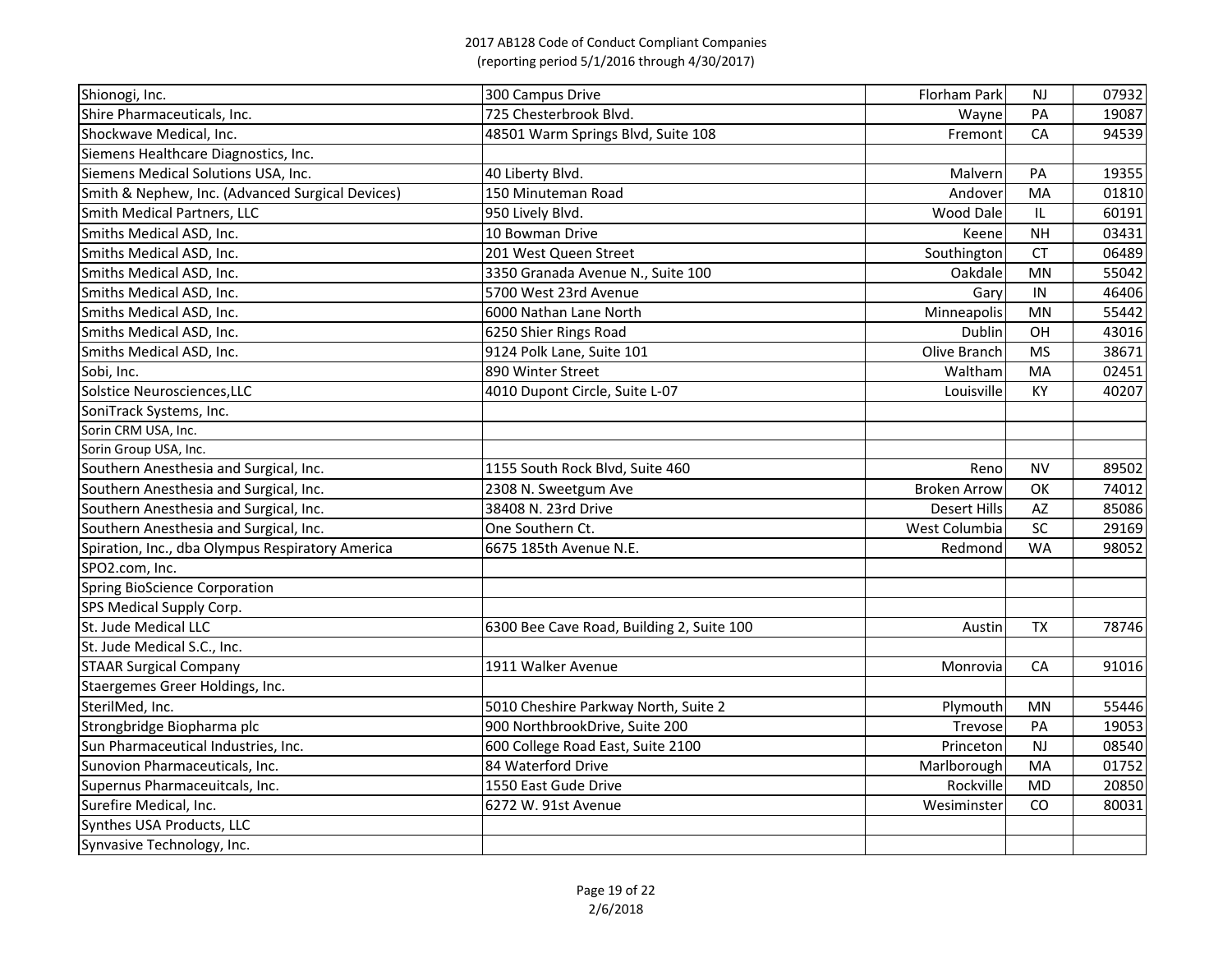| Systagenix Wound Management Inc.          | 12930 Interstate 10 West         | San Antonio       | <b>TX</b> | 78249                            |
|-------------------------------------------|----------------------------------|-------------------|-----------|----------------------------------|
| Tactile Systems Technology, Inc.          | 1331 Tyler St NE Suite 200       | Minneapolis       | <b>MN</b> | 55413                            |
| Taiho Oncology, Inc.                      | 101 Carnegie Center, Suite 101   | Princeton         | <b>NJ</b> | 08540                            |
| Takeda Pharmaceuticals America, Inc.      |                                  |                   |           |                                  |
| Takeda Pharmaceuticals USA, Inc.          | One Takeda Parkway               | Deerfield         | IL        | 60015                            |
| Tandem Diabetes Care, Inc.                | 11045 Roselle Streetq            | San Diego         | CA        | 92121                            |
| <b>Target Therapeutics</b>                |                                  |                   |           |                                  |
| Taro Pharmaceuticals USA, Inc.            | 3 Skyline Drive                  | Hawthorne         | <b>NY</b> | 10532                            |
| TEI Biosciences, Inc.                     |                                  |                   |           |                                  |
| TEI Medical, Inc.                         |                                  |                   |           |                                  |
| Terumo Americas Holdings, Inc.            | 2101 Cottontail Lane             | Somerset          | <b>NJ</b> | 08873                            |
| Terumo Cardiovascular Systems Corporation | 6200 Jackson Road                | Ann Arbor         | MI        | 48103                            |
| <b>Terumo Medical Corporation</b>         | 2101 Cottontail Lane             | Somerset          | <b>NJ</b> | 08873                            |
| Tesaro, Inc.                              | 1000 Winter St. #3300            | Waltham           | MA        | 02451                            |
| Teva Phamaceuticals, Inc.                 | 41 Moores Road                   | Frazer            | PA        | 19355                            |
| The Medicines Company                     | 8 Sylvan Way                     | Parsippany        | <b>NJ</b> | 07054                            |
| The Proctor & Gamble Company              |                                  |                   |           |                                  |
| The Spectranetics Corportation            | 9965 Federal Dr.                 | Colorado Springs  | CO        | 80921                            |
| Theken Spine, LLC                         |                                  |                   |           |                                  |
| TheraCom, LLC                             | 1195 Trademark Dr, 102A          | Reno              | <b>NV</b> | 89521                            |
|                                           |                                  |                   |           |                                  |
| TheraCom, LLC                             | 9717 Key West Avenue             | Rockville         | <b>MD</b> | 20850                            |
| Therakos, Inc                             | 1001 US Route 202                | Raritan           | <b>NJ</b> | 08869                            |
| Theratechnologies, Inc.                   | 2015 Peel Street, 5th Floor      | Montreal, Quebec  | Canada    | H <sub>3</sub> A IT <sub>8</sub> |
| Theravance Biopharma, Inc.                | 901 Gateway Boulevard            | S. San Francisco  | CA        | 94090                            |
| ThromboGenics, Inc.                       | 101 Wood Avenue South, Suite 610 | Iselin            | <b>NJ</b> | 08830                            |
| Tolmar Pharmaceuticals, Inc.              | 475 Half Day Road, Suite 200     | Lincolnshire      | IL        | 60069                            |
| Top Rx, Inc.                              | 2950 Brother Blvd.               | <b>Bartlett</b>   | <b>TN</b> | 38133                            |
| Torax Medical Inc.                        |                                  |                   |           |                                  |
| Torax Medical, Inc.                       | 4188 Lexington Avenue North      | ShoreView         | MN        | 55126                            |
| Trigen Laboratories, LLC                  | 401 Crossing Blvd                | Bridgewater       | NJ        | 8808                             |
| TriPath Imaging. Inc.                     |                                  |                   |           |                                  |
| Tris Pharma                               | 2031 US Hwy 130                  | Monmouth Junction | <b>NJ</b> | 08852                            |
| Trumpf Medical Systems, Inc.              |                                  |                   |           |                                  |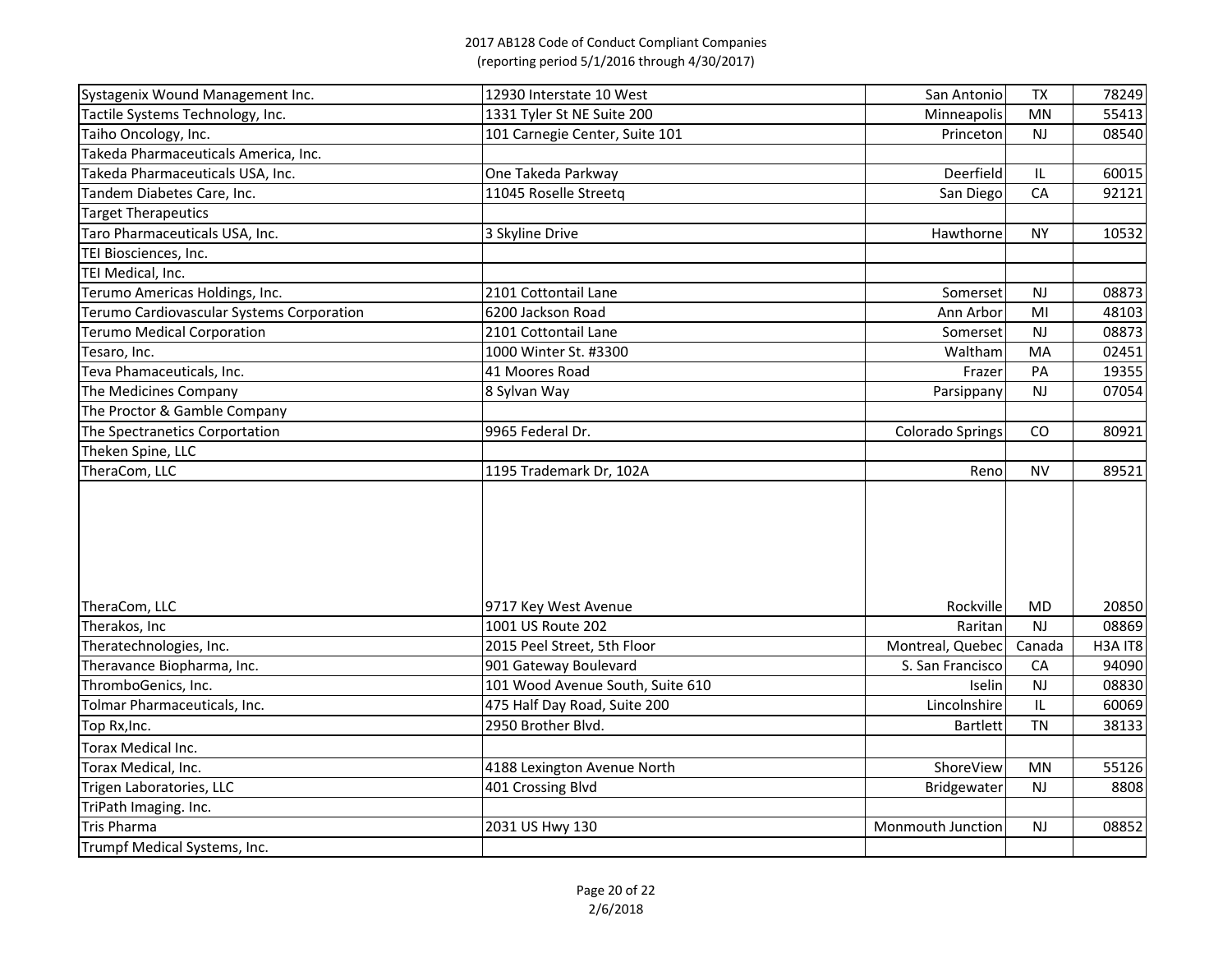| Turing Pharmaceuticals                            | 1177 Avenue of the Americas 39th floor | <b>New York</b>       | <b>NY</b> | 100326 |
|---------------------------------------------------|----------------------------------------|-----------------------|-----------|--------|
| <b>UCB BioSciences</b>                            |                                        |                       |           |        |
| UCB, Inc.                                         | 1950 Lake Park Drive                   | Smyral                | GA        | 30080  |
| Upsher-Smith Laboratories, Inc.                   | 6701 Evenstad Drive                    | Maple Grove           | <b>MN</b> | 55369  |
| US ARKRAY, INC                                    |                                        |                       |           |        |
| US WorldMeds, LLC                                 | 4010 Dupont Circle, Suite L-07         | Louisville            | <b>KY</b> | 40207  |
| Valeant Biomedicals, Inc.                         |                                        |                       |           |        |
| <b>Valeant Pharmaceuticals</b>                    | 700 Somerset Corporate Blvd            | <b>Bridgewater</b>    | <b>NJ</b> | 08807  |
| Valeant Pharmaceuticals International             |                                        |                       |           |        |
| Valeant Pharmaceuticals North America LLC         |                                        |                       |           |        |
| Valley Wholesale Drug Co., Inc.                   | 1401 W. Fremont Street                 | Stockton              | CA        | 95203  |
| Vanda Pharmaceuticals, Inc.                       | 2200 Pennsylvania Ave NW 300 E         | Washington            | DC        | 20037  |
| Varian Medical Systems, Inc.                      | 3100 Hansen Way                        | Palo Alto             | CA        | 94304  |
| Vascular Solutions Zerusa Limited                 |                                        |                       |           |        |
| Vascular Solutions, Inc.                          | 6464 Sycamore Court                    | Maple Grove           | <b>MN</b> | 55360  |
| Vax Holdings, Inc.                                |                                        |                       |           |        |
| Veloxis Pharmaceuticals, Inc.                     | 499 Thornall St. 3rd floor             | Edison                | <b>NJ</b> | 08837  |
| Ventana Medical Systems, Inc.                     | 1910 E. Innovation Park Drive          | Tucson                | AZ        | 85755  |
| Vernalis Therapeutics, Inc.                       | 1160 Swedesford Road, Suite 100        | Berwyn                | PA        | 19312  |
| VersaPharm Incorporated                           |                                        |                       |           |        |
| Vertex Pharmaceuticals, Inc.                      | 50 Northern Ave.                       | <b>Boston</b>         | MA        | 02210  |
| Vertical Pharmaceuticals, LLC                     | 400 Crossing Blvd                      | Bridgewater           | <b>NJ</b> | 8807   |
| ViiV Healthcare Company                           | <b>Five Moore Drive</b>                | esearch Triangle Park | <b>NC</b> | 27709  |
| Vivus, Inc.                                       | 351 E. Evelyn Ave.                     | <b>Mountain View</b>  | CA        | 94041  |
| <b>VPI Holdings Corp.</b>                         |                                        |                       |           |        |
| VPI Holdings Sub, LLC                             |                                        |                       |           |        |
| Welch Allyn, Inc.                                 |                                        |                       |           |        |
| <b>Wilshire Pharmaceuticals, LLC</b>              | 7 Concourse Parkway, Suite 1800        | Atlanta               | GA        | 30329  |
| Wilson-Cook Medical Incorporated                  |                                        |                       |           |        |
| <b>WorldAkorn Pharma Mauritius</b>                |                                        |                       |           |        |
| Wright Medical Technology, Inc.                   | 1023 Cherry Road                       | Memphis               | <b>TN</b> | 38117  |
| Wuxi BioCanal Nano Technology Co. Ltd. China      |                                        |                       |           |        |
| Xenoport, Inc                                     | 8 Concourse Parkway, Suite 1800        | Atlanta               | GA        | 30330  |
| Xlumena, Inc.                                     |                                        |                       |           |        |
| <b>ZB Holdings LLC</b>                            |                                        |                       |           |        |
| <b>ZB LHS LLC</b>                                 |                                        |                       |           |        |
| Zee Medical, Inc.                                 |                                        |                       |           |        |
| Zimmer, Inc. dba Zimmer Biomet, dba Zimmer Biomet |                                        |                       |           |        |
| Corporate Services (Forced), dba Z Hotel          |                                        |                       |           |        |